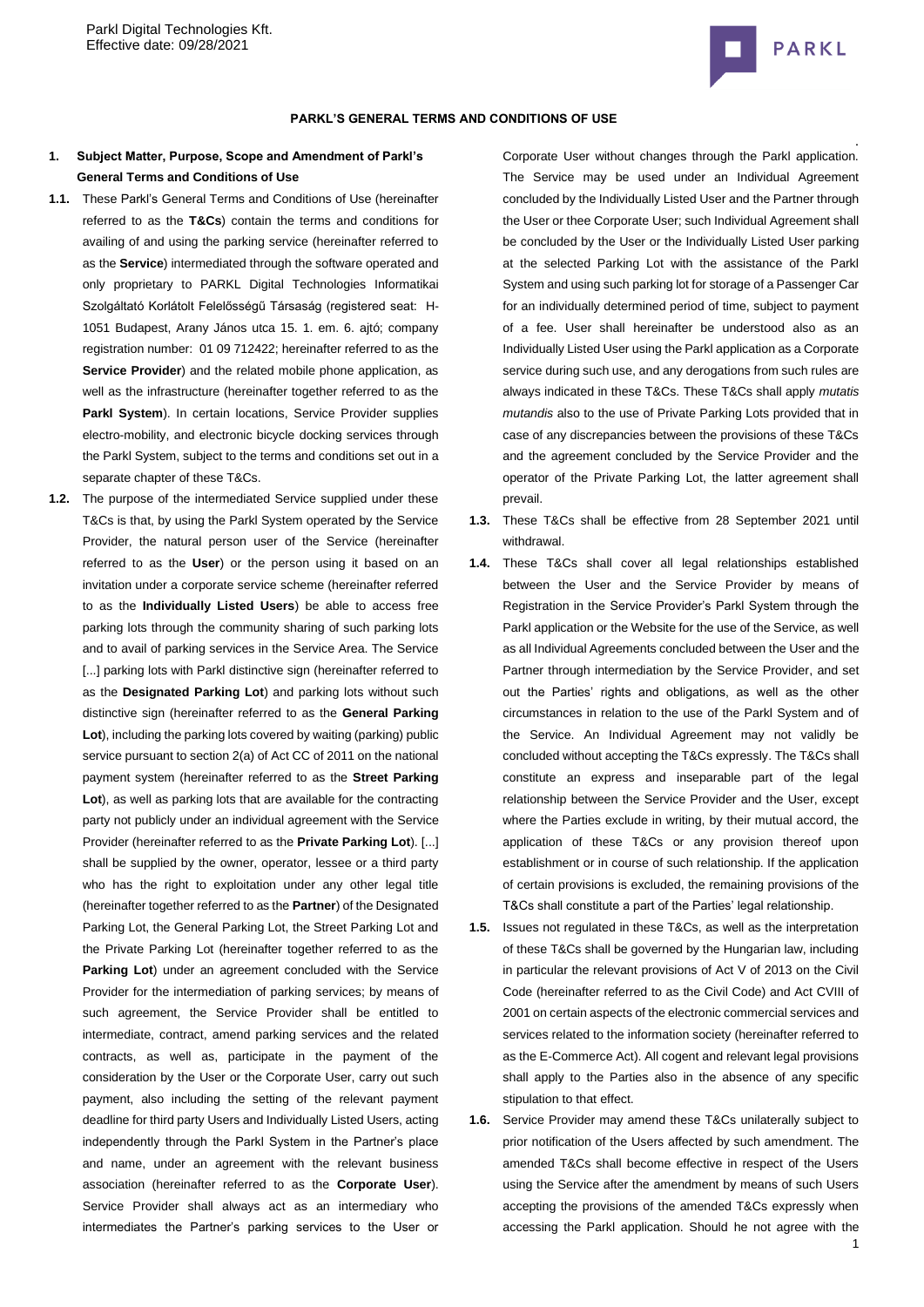

#### **PARKL'S GENERAL TERMS AND CONDITIONS OF USE**

relevant amendment, the User shall be entitled to remove its User account at any time in accordance with these T&Cs.

- **1.7.** By Registration in the Parkl System, the User accepts the provision of these T&Cs expressly and accepts to be bound by them. Should he not accept the terms and conditions, the User shall not be entitled to know the full content of the Parkl System, which is subject to Registration, he may browse the Map in "Trial" view only, without the possibility of parking.
- **1.8.** These T&Cs are continuously available through the Parkl application, at [https://.parkl.net/mobile/terms?lang=hu](https://parkl.net/mobile/terms?lang=hu) website address or the Service Provider'[s www.parkl.net/aszf](http://www.parkl.net/aszf) website.
- **1.9.** The structure and subdivision by chapters of these T&Cs are for information purposes only and ensure a greater transparency, not affecting the interpretation of the T&Cs.
- **1.10.** Service Provider informs the User that it did not accept to be bound by the code of conduct applicable to its service activity.
- **1.11.** According to the law, Service Provider may pursue its activity without license, except for the Electro-mobility service set out in detail in Chapter 14 of these T&Cs. As regards the Electromobility service, the Service Provider holds a license for the activity set out in Government Decree 243/2019 (X.22.) on certain aspects of eEectro-mobility services that is the charging of electric vehicles, issued by the Hungarian Energy and Public Utility Authority. Licence No: H1139/2020

#### **2. Service Provider's data**

**Service Provider's name:** PARKL Digital Technologies Kft.

Service Provider's registered seat[: H-1051 Budapest, Arany János](http://maps.google.com/maps?q=HU%201051%20Budapest%20Arany%20J%C3%A1nos%20utca%2015.%201.%20em.%206&hl=hu&ie=UTF8)  [utca 15. 1. em. 6.](http://maps.google.com/maps?q=HU%201051%20Budapest%20Arany%20J%C3%A1nos%20utca%2015.%201.%20em.%206&hl=hu&ie=UTF8) ajtó

Customer service address: [H-1051 Budapest, Arany János utca](http://maps.google.com/maps?q=HU%201051%20Budapest%20Arany%20J%C3%A1nos%20utca%2015.%201.%20em.%206&hl=hu&ie=UTF8)  [15. 1. em. 6.](http://maps.google.com/maps?q=HU%201051%20Budapest%20Arany%20J%C3%A1nos%20utca%2015.%201.%20em.%206&hl=hu&ie=UTF8) ajtó

Service Provider's contact details, email address used regularly for keeping contact with the Users: info@parkl.net

Company registration number: 01 09 712422

Tax number: 12967726241

Name of the registering authority: Budapest-Capital Regional Court as Court of Registration

Customer Service : +36309719900

Website: [www.parkl.net](http://www.parkl.net/)

Facebook: [www.facebook.com/parklapp](http://www.facebook.com/parklapp)

Instagram: @parklapp

Language of the agreement: Hungarian

**Hosting service provider's name:** Microsoft Ireland Operations Limited

Hosting service provider's address: Block B, Sandyford Industrial Estate, Atrium Building, Carmanhall Rd, Sandyford, Dublin 18, Ireland

Hosting service provider's phone number[: +353 1850 940](tel:+353%201850%20940%20940) 940 Hosting service provider's email address: [info@microsoft.com](mailto:info@microsoft.com) Hosting service provider's website[: www.microsoft.com](http://www.microsoft.com/)

**3. Notions Relating to the Use of the Parkl System**

**General Parking Lot**: an area without Parkl distinctive sign, which may be used for parking services through the Parkl System and is made available by the Partner; such area may be located in a shopping mall, hotel, office building or it may also be a private garage, outdoor parking lot, etc. As a general rule, all parking lots are General Parking Lots if they are not indicated as Designated Parking Lots in the Parkl application.

**T&Cs**: these Parkl's General Terms and Conditions which provide a framework for regulating the legal relationships between the User and the Service Provider and between the User and the Partner, and which shall be accepted expressly in order to use the Parkl application with Registration.

**Season Ticket**: an access right allowing for parking in one or more locations made available by certain Partners subject to the prior overall payment by User of the Parking Fee and for the time period based on the entitlement purchased.

**Accounting Document**: An electronic receipt or invoice issued automatically to the User during the use of the Service and which is sent to the email address provided by User during the Registration, provided that Corporate Users receive an invoice in each case and that Individually Listed Users receive only an email notification about the closing of the Individual Agreement.

**Bicycle:** A vehicle consisting of two-wheels that is powered by human force and is powered by an engine with a power output of up to 300 W.

**Individually Listed User**: [...] employed by the Corporate User or working for such Corporate User under a mandate or another legal relationship, as well as the Corporate User's clients and guests indicated by the Corporate User freely, that is natural persons defined in Clause 3 of these T&Cs who are named individually in the Corporate User's user list.

**Individual Agreement**: a legal relationship established between the User and the Partner through intermediation by the Service Provider, during the use of the Parkl System, in relation to the booking of the Designated Parking Lot and opening of the Barrier for the purposes of parking in the General Parking Lot, or starting the parking operation in the Parkl application in case of parking in a Street Parking Lot, which shall commence from the valid booking or the opening of the Barrier in case of parking without booking and be terminated after the parking has been finished upon actually leaving the Parking Lot, or after the Parking Period provided in the booking if the User fails to appear at the Designated Parking Lot during the Parking Period and he also fails to cancel the booking, or after starting the parking in the Parkl application in case of a Street Parking Lot, until contractual payment of the relevant Parking Fee. In case of Individually Listed Users, the provisions of this Clause shall be applied with the difference that the Individual Agreement will terminate when the Parking Lot has been left regularly.

**Electro-mobility service:** Parkl operates electric chargers - on certain locations either through Partners or in Parkl's own scope -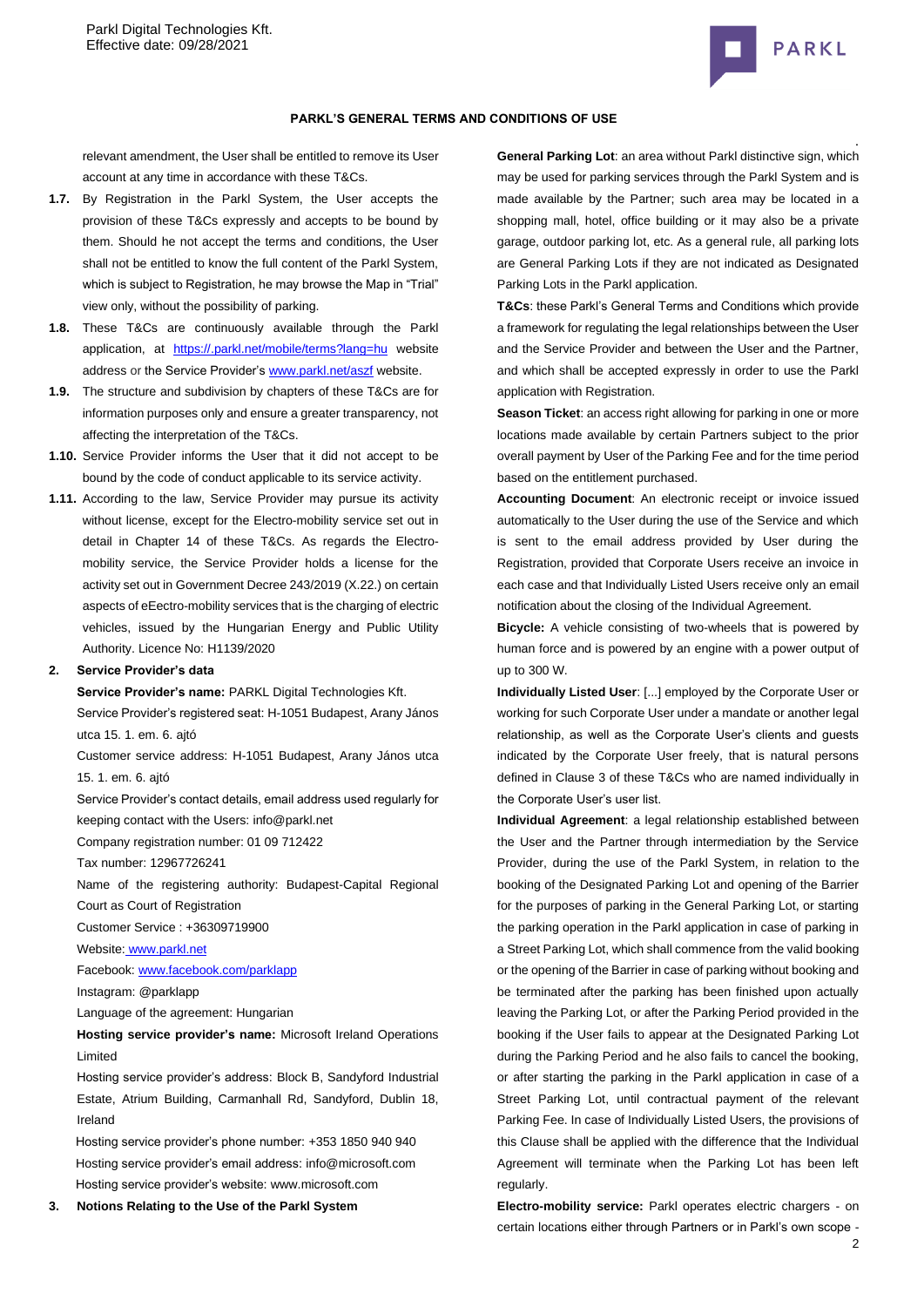

#### **PARKL'S GENERAL TERMS AND CONDITIONS OF USE**

for the sake of promoting and developing electromobility. Furthermore, Parkl enables for compensation charging electric cars through electric chargers.

Ad-hoc User: the users who are not registered in the Parkl system but they are entitled to employ the Electro-mobility service without a registration, in accordance with Section 14, based on the Government Decree 243/2019 (X.22.) on certain aspects of Electro-mobility services.

**Parties:** The User and the Service Provider together or, as the case may be, the User and the Partner together.

**User**: a natural person being the driver, as a general rule, who downloads the Parkl application and registers for it in order to use the Service or independently therefrom.

**User account**: User's personal profile, created through downloading the Parkl application and Registration, in which the User provides his personal data, may modify such personal data and make settings in connection with the use of the Parkl System. **Instant parking**: an automatic function which allows for starting and stopping the parking operation without specifically pressing any buttons, and which may be activated by the User with a separate slide button through the Parkl application. If the User wishes to use instant parking, after activation of such function, the Partners' barriers open automatically upon arrival of a Passenger Car. In this case, no GPS is applied, the function is operated through camera reading of the license plate number.

Service Provider raises the Users attention that the Service Provider is working continuously on developing new technologies and functions, in order to revise the quality of the Service. For this purpose, where the Instant parking service is available, the Service Provider collects records about the arrival vehicle's license plate number to develop the Service and the camera records about the whole vehicle in order to analyse it with help of an artificial intelligence system.

**Gate**: A collective term for the Barrier, the garage gate, the Parking Inhibitor or any other device which obstacles entry into the relevant Parking Lot.

**Designated Parking Lot**: an area with Parkl distinctive sign, closed with a Gate, which may be used for parking services through the Parkl System and is made available by the Partner; such area may be located in a shopping mall, hotel, office building or it may also be a private garage, outdoor parking lot, etc.

**Voucher**: An electronic means substituting the payment transaction, made available by the Service Provider to the User, redeemable by the User in the amount indicated thereon during his parking and which is regulated in detail in Subclause 10.10 of these T&Cs.

**NMFSZ:** National Mobile Payment Plc. designated as a national mobile payment organisation pursuant to section 2(1) of Government Decree No 356 of 13 December 2012 implementing Act CC of 2011 on the national payment system.

**NMFR:** The national mobile payment system set out in section 1(d) of Act CC of 2011 on the national payment system.

**Prize Game:** Service Provider shall be entitled to the periodical organisation of promotional prize game during which it draws different prizes among the Users. Service Provider will always set out the detailed rules of the Prize Game in a separate regulation.

**Opening Mechanism:** A specific device developed and operated by the Service Provider and which is suitable for controlling the opening and closing of the Barrier and of the Parking Inhibitor.

**Parkl application:** the official application that has been developed and is operated by the Service Provider subject to these T&Cs and which may be installed on Android and IOS operating systems.

Parkl System: a collective term for the software that is owned and operated by the Service Provider and the related mobile phone application, as well as the entire infrastructure which, through community sharing, provides interface and devices to access free parking lots. By using the Parkl System, the User may choose among the Designated, General or Street Parking Lots, may use them for a specific time period subject to payment of the Parking Fee, that is the User may use a parking service.

**Parking Inhibitor**: as a general rule, a mechanism operated by the Service Provider, which delimits and isolates the Designated Parking Lots that may be used through the Service and which may be managed by the User using the Service through the Parkl application during the Parking Period. Parking Inhibitors are typically located in garages or private parking areas and delimit only one Designated Parking Lot.

**Parking Fee**: The consideration due for the Service, to be paid by the User through the Service Provider, set individually by the Partner, with invoicing that is minute-based in most cases or less frequently, it has another basis, e.g. half an hour, hour-based daily, dynamic daily (fee changing on a daily basis), etc., or is based on the Parking Zones in case of Street Parking Lots, the amount of which is established based on the minimum parking fee set out by law. In the Map, the Service Provider shall show the minimum statutory Parking Fee that is payable for an hour or, in special cases, that corresponds to the parking location. In case of emobility service, a special type of Parking Fee, which is to be established based on the quantity of electricity consumed and invoiced on kWh-basis, is applied. The Parking Fee shall be debited directly to the bank card provided in advance by the User through the SimplePay Online Payment System, like all other payments to be made by User under these T&Cs. In case of Corporate services, the Parking Fee shall be invoiced under one of two schemes, that meaning payment by bank transfer or settlement in arrears under the Individual Agreement concluded by the Corporate User and the Service Provider; in case of both schemes, the Corporate User shall pay the invoice; the Individually Listed Users shall indicate that they use a Corporate service only at the time of payment through the Parkl application.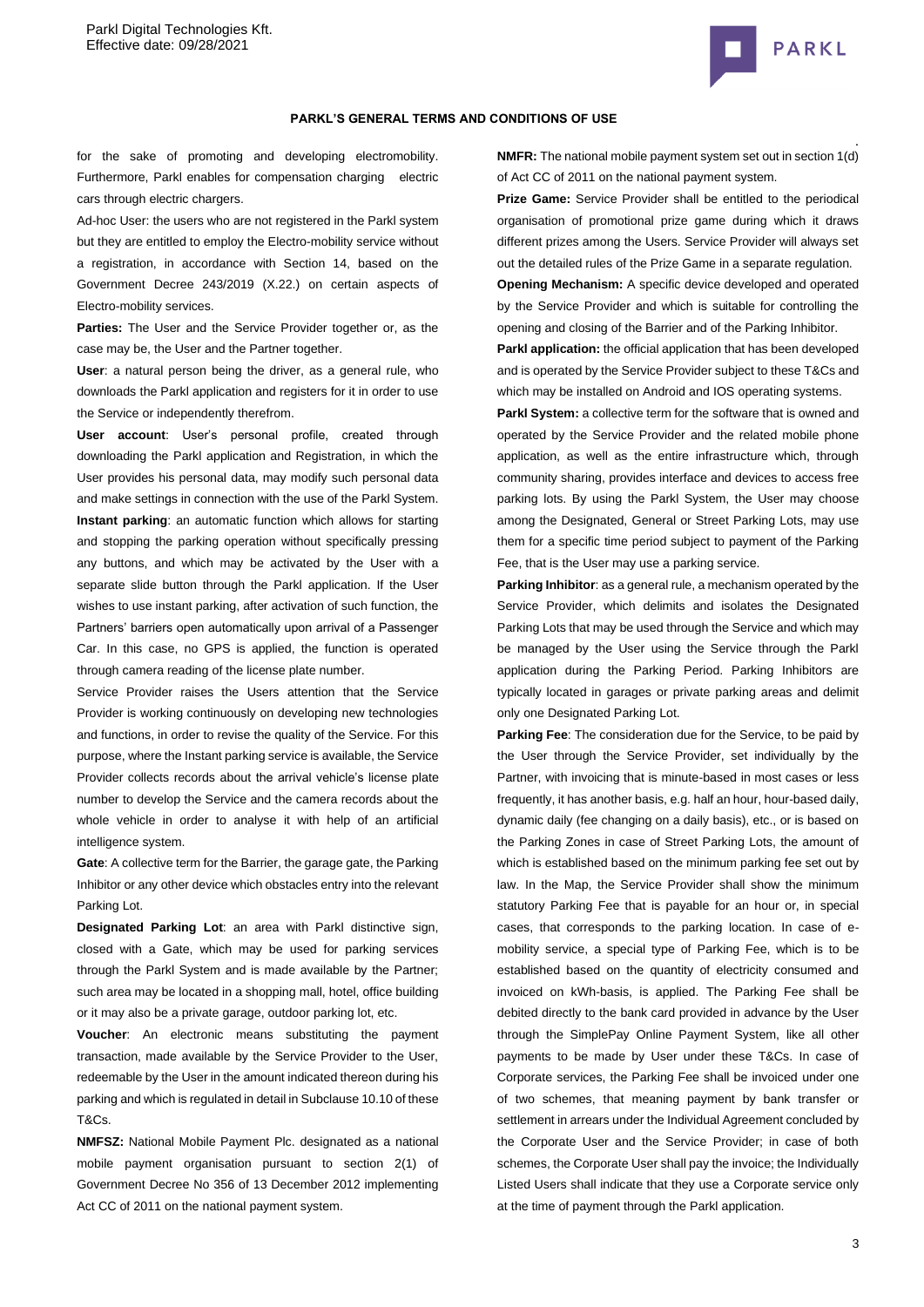

#### **PARKL'S GENERAL TERMS AND CONDITIONS OF USE**

Electro-mobility Service Fee: the compensation for the Electromobility service, which is determined based on the consumed elektricity and it is invoiced based on kWh. With the exlusion of the discrepancy in Section 14, the regulation for the Parking Fee is authoritative for the Electro-mobility service.

**Parking Period**: The term provided by the User in the Parkl application, which starts from the time when the Barrier is opened following the arrival to the Parking Lot, and it ends when the Gate is opened through the Parkl System the second time for the purposes of the Passenger Car leaving the Parking Lot which shall be considered as the end of parking or, in case of a Designated Parking Lot, it ends when the Parking Period provided in the booking has expired if the User fails to appear at the Designated Parking Lot during the Parking Period and he also fails to cancel the booking, and even if he leaves the Designated Parking Lot before the end of the Parking Period indicated in the booking. In case of Street Parking Lots, the Parking Period starts from the time when the parking is commenced by the User in the Parkl application, and it ends when it has been finished by the User or when the payment period applicable to the given Parking Zone has expired. The time period shall be the basis also for calculating the Parking Fee. In case of street parking, the Parking Period does not restart automatically; the User shall provide for the restart of such period.

**Parking Zone:** In case of Street Parking Lots, a relevant territorial subdivision that is independent from the Service Provider and which determines the Parking Fee applicable in the given area. The borders of the specific Parking Zones are indicated in the Map. Parking Lot: a collective term for General Parking Lots, Designated Parking Lots and Street Parking Lots. The distinction among General, Designated and Street Parking Lots is for the ease of understanding only; the rights and obligations set out in these contractual provisions are applicable *mutatis mutandis* to the Parking Lots regardless of their exact name and depending on the nature of the relevant rights and obligations.

**Partner**: third party natural and legal persons who are entitled to exploit the Parking Lot in any manner and who make the given parking lot available under an intermediation agreement stipulated with the Service Provider. Through Registration, any User shall acquire the right to contract as a Partner with the Service Provider subject to fulfilment of further conditions. These T&Cs hereinafter do not contain the details of the agreement with the Partner, however, the Partner shall also accept the T&Cs under the agreement concluded with the Service Provider. In case of street parking, Partner shall be understood as the local government, operator or authority that is entitled to adopt the decisions concerning the given Parking Zone.

**Private parking service:** Service Provider supplies the Service under an agreement individually regulated with each Partner, allowing the use of the Service only for the users regulated under such agreement; these Private parking lots are not visible and available for Users who do not use the Service as a Private parking service. The users of such private parking service shall be subject to all provisions of these T&Cs that may apply in respect of the service described in this Clause.

**Registration**: By way of Registration through the Parkl application, the User acquires the right to use the Parkl application or to use it as a Partner in case of a separate application to that effect. Following general registration, the Individually Listed Users acquire the right to use the Parkl application for Corporate Service by activating such application through the link received from the administrator of the Corporate user. The process of the Registration is described in detail in Subclause [8.1.](#page-6-0)

**SimplePay Online Payment System:** an online payment system used by the Service Provider and which is a simple and secure payment solution for the Users of the Service. The payment process is the same as the payment procedure offered for similar banking services. During the supply of the service, SimplePay transactions are monitored continuously with a view to the User's, that is the card holder's safety and the system helps in preventing unexpected events. This Clause shall not apply to Corporate Users.

**Barrier**: as a general rule, a mechanism operated by the Partner, which delimits and isolates the Designated and General Parking Lots that may be used through the Service and which may be managed by the User using the Service through the Parkl application during the Parking Period. Depending on the type of the Parking Lot, the Barrier is located in multi-storey car parks, hotels or shopping malls including typically more than one Parking Lots.

**Passenger Car**: vehicles or motorcycles equipped with four, three or two tires necessary for using the Parkl System and which are suitable for transporting not more than eight adults including the driver, provided that such vehicles include the petrol, diesel, electric and gas-fuelled cars. If, depending on its type, the Designated Parking Lot is unsuitable for storing vehicles with untraditional dimensions, this circumstance shall be indicated appropriately on the data sheet of the given Designated Parking Lot in the Parkl application.

**Service**: parking services set out in these T&Cs, intermediated through the Parkl System that is operated and owned exclusively by the Service Provider, and supplied by the Partner.

**Service Area:** the geographical territory in which the Service is available through the Parkl System, corresponds to the entire administrative territory of Hungary.

**Service Provider**: PARKL Digital Technologies Kft. that is the sole owner, creator and operator of the Parkl System.

**Map**: Google maps or Apple maps that is visible on the main screen of the Parkl application and in which the User may choose between the "Parking" and the "Street" view.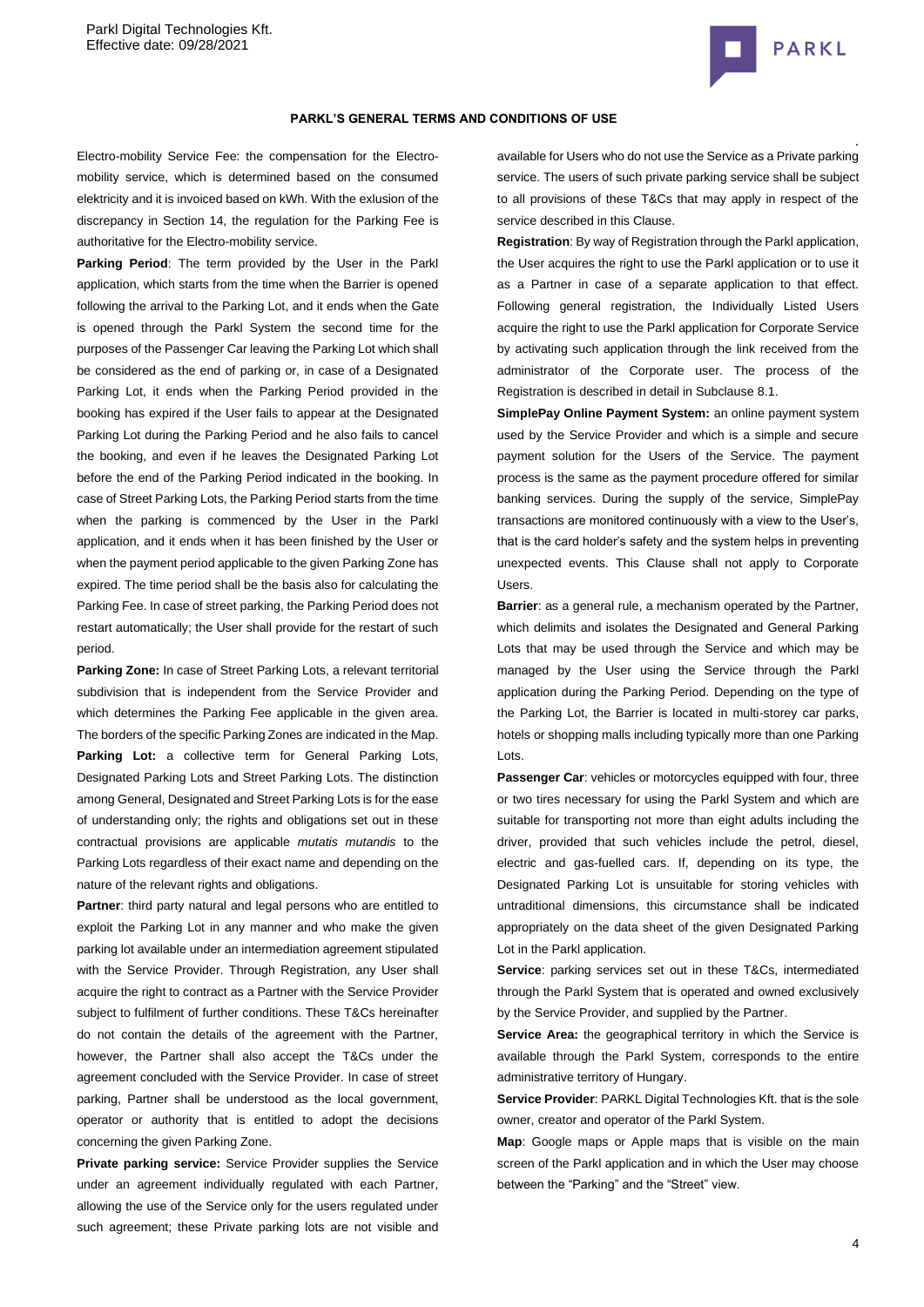

#### **PARKL'S GENERAL TERMS AND CONDITIONS OF USE**

**Parking map**: Google maps that is visible in the Parking icon view of the Map or Apple maps in which the Parking Lots have a distinctive indication.

**Street map**: Google maps that is visible in the Street icon view of the Map or Apple maps in which the specific Parking Zones are indicated.

**Street Parking Lot:** the area without Parkl distinctive sign, made available for parking and that may be used for parking service on a separate map through the Parkl System and may be used through the waiting (parking) public service set out in section 2(a) of Act CC of 2011 on the national payment system.

**Smart bicycle docking service:** In certain locations, Parkl provides smart bicycle docking services to foster safe and futureproof solution for on-street bike locking. For compensation for the Service, that is paid by the User, Service Provider enables Users to lock their bicycles with the Parkl application.

**Smart bicycle docking service fee:** The consideration due for the Smart bicycle docking service, to be paid by the User through the Service Provider application and the pricing of which consist of a minute based fee and a Comfort fee. Otherwise, the rules set out in the Parking fee apply for the smart bicycle docking service too, with respect to the differences stated in the 15. chapter of the T&Cs.

**Corporate User**: the business association agreeing with the Service Provider in order to use the Service as a Corporate service. The Corporate User shall be entitled to manage the admin interface through which it can provide which Individually Listed Users are to be invited to use the Parkl application as a Corporate service.

**Corporate service**: supplying the Service to the Corporate User provided that such Service may be used only by the invited Individually Listed Users. In this case, the Parking Fee due for the Service shall be paid by the Corporate User.

**CT&Cs**: Corporate Terms and Conditions that govern the use of the Corporate service by the Corporate User. The provisions of these T&Cs shall apply also in respect of the Corporate Users, whilst the provisions of the CT&Cs may overwrite the provisions of these T&Cs.

**Website**: Website operated by the Service Provider, containing the information and data relating to the Parkl application and which is available a[t www.parkl.net](http://www.parkl.net/) URL address.

### **4. General Provisions**

- **4.1.** The Service Provider reserves the right to modify the Service, the content of the Parkl application and the operation of the Parkl System, or to terminate its availability unilaterally, without providing any compensation, indemnification or damages, in accordance with these T&Cs.
- **4.2.** Furthermore, the Service Provider shall be entitled to suspend the Service, that is shutting down the Parkl System temporarily at any time, without providing any compensation, indemnification or damages, including in particular in case of maintenance or system

upgrade, which shall always be notified in advance by the User via email and also through the Parkl System. In this case, the valid bookings that are still inactive, will be cancelled automatically, and the Service Provider shall not be obliged to compensate any related damages, provide indemnification or satisfy any other claims. During suspension, opening the barriers through the Parkl application will not be possible.

- **4.3.** By accepting these T&Cs, the Parties undertake to notify each other without delay of any significant facts, data, events or information that are closely related to the Use of the Service and the contractual performance. User shall meet any of his notification, reporting and information obligations through his User account, or over the phone or via email sent to info@parkl.net, depending on the availability of the relevant function, whilst the Service Provider shall meet such obligations incumbent upon it through the Parkl application or an email sent to the email address provided by the User. All legal consequences of the omission shall be borne by the defaulting Party. Service Provider shall record the statements made by the User as consumer according to section 17/B(3) of Act CLV of 1997 on consumer protection. Within 30 days from becoming aware of User's request to that effect, after User identification, the Service Provider shall provide for the hearing of the audio records at its customer service and provide copy of each audio record free of charge and, if requested, electronically, Statements submitted via email shall become effective when they become available to the other party. Service Provider shall confirm electronically, without delay, the receipt of the User's statement.
- **4.4.** In order to verify compliance with the T&Cs, the Service Provider shall be entitled to appear at the Parking Lots and carry out random checks there, enter such Parking Lots for this purpose at any time, as well as to take pictures, audio and video records thereof and document its observations properly.
- **5. Technical Requirements for Using the Service, Service Platforms**
- **5.1.** Service Provider's Parkl application is available on any smartphones and tablets with **Android or IOS** operation system.
- **5.2.** The Service-related **Website** is available at [www.parkl.net.](http://www.parkl.net/) The Website contains information relating to the Parkl System and also the Registration may be carried out through such Website. If you wish to participate in the Parkl System also as a Partner, you may indicate such intention only through the Website, completing the appropriate form.
- **5.3.** The Service-related **Facebook page** is available at www.facebook.com/parklapp/; such community page provides primarily additional data, information, and notifications about discounts and prize games in connection with the Parkl System. The communication and correspondence carried through such Facebook page shall not be considered official statements; the Service Provider is primarily available through the email address or phone number provided. If the User carried out the Registration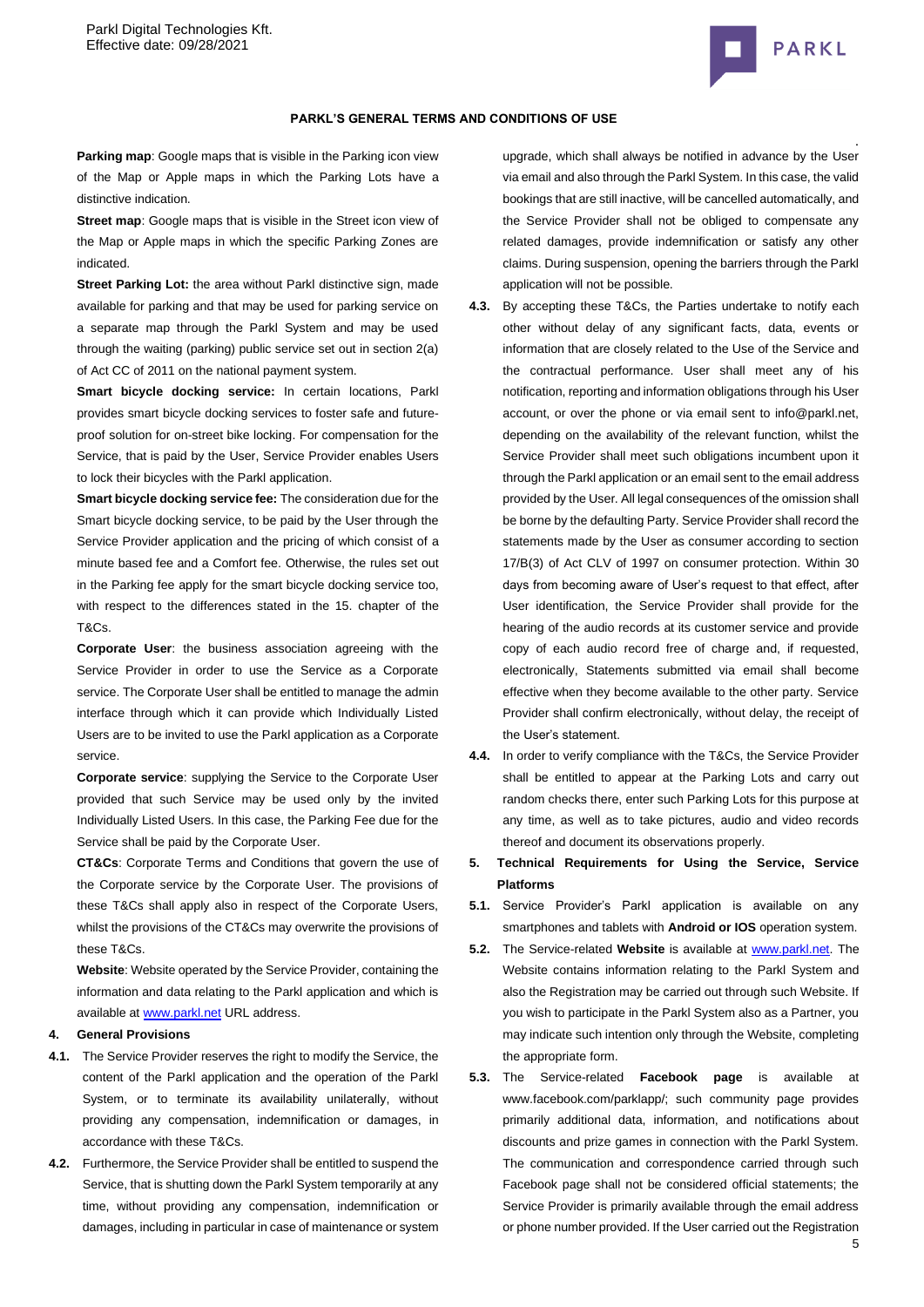

through his Facebook account, by accepting these T&Cs, he acknowledges and accepts all operational policies of Facebook and the fact that the Service Provider has no influence over Facebook policies or operations and that it may not be held liable in this respect either directly or indirectly. Facebook's provisions shall apply to the Facebook Data Protection policy, practices and the related user consents.

**5.4.** The Parking Fee shall be settled by payment with bank card through the **SimplePay Online Payment System**. User shall solely be liable for the availability of a valid bank card with coverage. Bank card registration shall be subject to a HUF 100 minimum coverage on the User's related bank account which amount will be returned to the User's bank account automatically and immediately following the bank card registration. User acknowledges that, by accepting these T&Cs, he accepts all SimplePay operational policies, including but not limited to the policy governing payment terms, and that the Service Provider has no influence over the SimplePay system policy and operation, therefore the Service Provider shall not be liable for the regular operation of such system either directly or indirectly. SimplePay's provisions shall apply to the SimplePay Data Protection policy, practices and the related user consents. In case of use as a Corporate service, the Corporate User shall settle the Parking Fee, therefore the terms and conditions set out in this Clause shall not apply to Individually Listed Users.

#### **6. Conclusion of the T&Cs**

- **6.1.** The T&Cs, that is the fixed-term framework agreement between the Service Provider and the Partner, as well as the Partner and the User shall be concluded after downloading the Parkl application, by its acceptance during Registration via the Website or as a mandatory element of Registration. This Clause shall apply to the use as a Corporate service with the difference that the conclusion of the T&Cs should follow the prior agreement between Service Provider and the Corporate User, in accordance with the CT&Cs. The T&Cs may only be accepted electronically. The Parties conclude an agreement for the use of the Parkl System electronically, through successful Registration. The agreement shall not constitute a written agreement, therefore it is not registered by the Service Provider and will not be available later. The language of the agreement is Hungarian.
- **6.2.** By accepting the T&Cs, the User acquires the right to use the Service and the Parkl System under an Individual Agreement where requested.
- **6.3.** It is in the very nature of the Parkl System, that its use is necessarily subject to the User possessing a Passenger Car in compliance with the laws, as well as a driving license, registration certificate, mandatory insurance and the technical conditions necessary for its intended use; User shall warrant the fulfilment of such conditions and shall be solely liable therefor. Service Provider excludes its liability for any damage due to the unlawful use of the Passenger Car.
- . **6.4.** The personal, invoicing and other User-related data that are supplied during registration and afterwards, are required for using the Service and concluding the Individual Agreement, as well as they are essential for communication between the Parties. User shall always ascertain and provide for the correctness, completeness, effectiveness, validity, update and correction of the data provided by the User in the Parkl application; the User shall solely be liable for such data and all legal consequences deriving from or related, in any manner, to the failure to do so, shall be borne only by the User. Until any notice to the contrary, the data recorded in the Parkl System shall be considered effective.
- **6.5.** User undertakes and under the penalty of perjury, he declares expressly that the personal and invoicing data and the data supplied by him to the Service Provider in any manner during the use of the Parkl System relate to him, are real and correct and that they do not violate any rights and lawful interests of the Service Provider or of any third parties. If the Service Provider becomes aware or if it is probable that the data supplied by the User are not or a part thereof are not true, precise, complete or contain elements that are otherwise unlawful or contrary to the agreement, it shall be entitled to refuse the supply of the Service and apply further legal consequences in accordance with the provisions of these T&Cs and the applicable laws.
- **6.6.** Service Provider shall be entitled to verify the correctness and truth of the data provided in the User account, as well as the conditions necessary for using the Service, at any time. Upon Service Provider's written notice, User shall present the supporting documents at Service Provider's customer service within a reasonable time period not exceeding 30 days. Should the User fail to do so, that is if the User fails to confirm the existence and validity of the documents requested or if such documents are found to be unlawful, the Service Provider shall be entitled to terminate the supply of the Service for the User and delete User's entitlement without any further motivation, provision of damages, indemnification or any other compensation, and it shall take the necessary legal steps in respect of the given User where this is provided by law.

#### **7. Conclusion of the Individual Agreement**

- **7.1.** By accepting these T&Cs, the Parties acknowledge that the Individual Agreement is entered into by and between the Partner and the User for a fixed term corresponding to the period necessary for the single use of the Service, upon User's initiative taken through the booking or upon opening of the Barrier for the purposes of parking in a General Parking Lot or, in case of a Street Parking Lot, upon the User starting the parking operation in the Parkl application.
- **7.2.** An agreement for the use of the Service is entered into by and between the User and the Partner electronically, through the T&Cs, upon successful booking or opening of the Barrier for the purposes of parking in the General Parking Lot, or starting the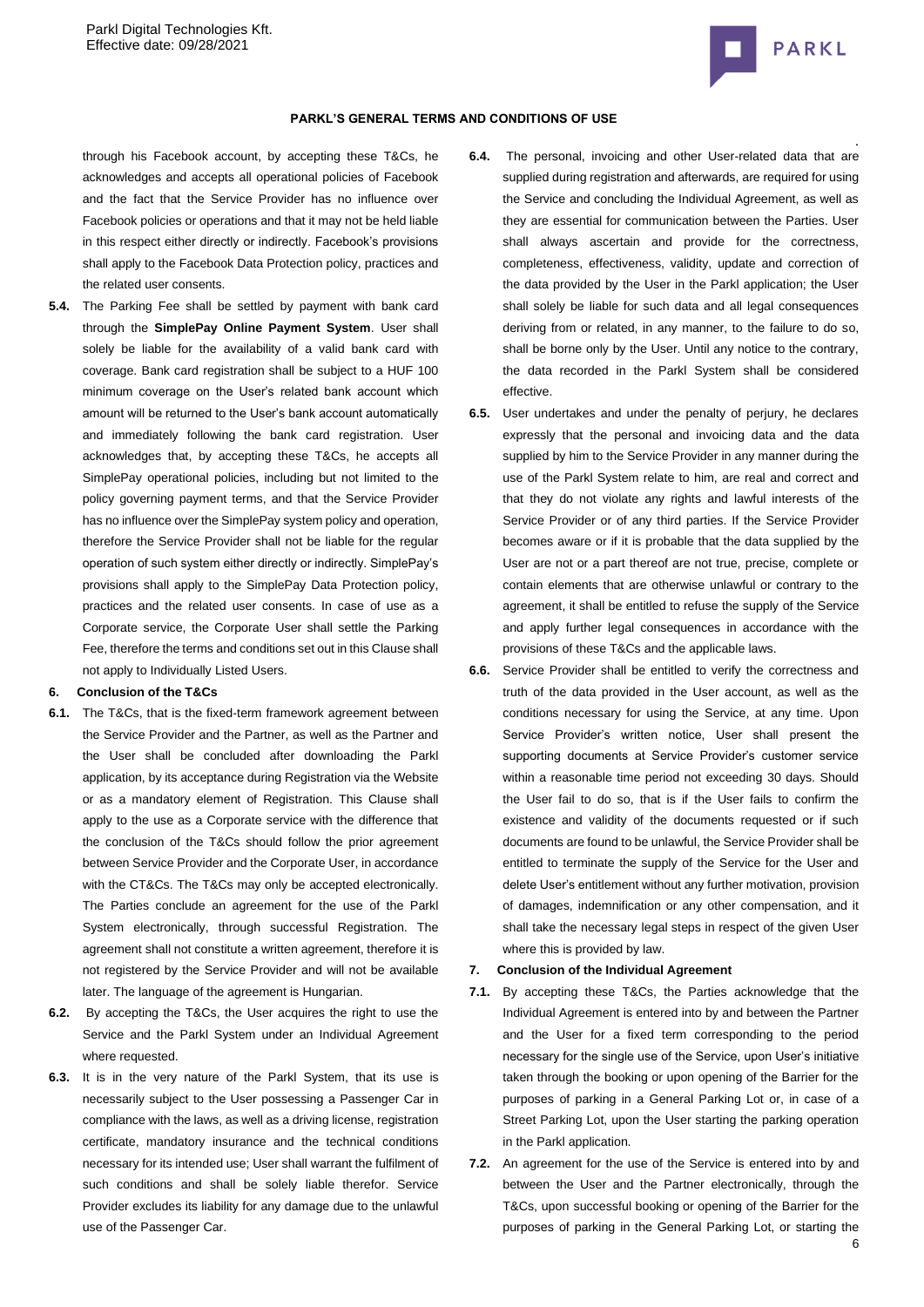

#### **PARKL'S GENERAL TERMS AND CONDITIONS OF USE**

parking in a Street Parking Lot via the Parkl application. The Individual Agreement shall not constitute a written agreement, therefore it is not registered by the Partner or the Service Provider and will not be available later. The language of the agreement is Hungarian.

- **7.3.** The conclusion date and the effective date of the Individual Agreement is the day when the Designated Parking Lot is booked validly through the Parkl application or the Barrier is opened for the purposes of parking in the General Parking Lot or, the parking in a Street Parking Lot is started through the Parkl application. The User who books a Designated Parking Lot by using the Parkl or who uses a General Parking Lot or a Street Parking Lot, shall be considered a Partner's customer upon conclusion of the Individual Agreement.
- **7.4.** The Individual Agreement may only be concluded personally by a natural person with the capacity to act. By concluding the Individual Agreement, the User declares and acknowledges under penalty of perjury that he has full capacity to act and legal capacity.
- **7.5.** In case if the registered User or the actual manager of the Parkl application and the driver of the Passenger Car are different persons, by using the Service, the User and the real driver of the Passenger Car expressly acknowledge by conduct that the actual driver shall be entitled to use the Service in the User's place and name and that such actual driver has an express authorisation from the User to do so. Parties acknowledge that any actions relating to or connected with the Service used during the Parking Period shall be deemed to be an action by the User provided that the User and the actual driver of the Passenger Car shall be liable jointly and severally for all activities carried out with the Passenger Car during the Parking Period, relating thereto or connected with the use of the Service in any manner, as well as for the performance of all obligations and circumstances set out in the T&Cs.
- **7.6.** Parkl reserves the right to contact the User at any time during the term of the Individual Agreement; in such case, the User shall cooperate with the Service Provider and provide it with the information and data requested without delay. In case of failure to do so, the User shall solely be liable for all legal consequences.
- **8. Use of the Parkl System**
- <span id="page-6-0"></span>**8.1. Registration**
	- **8.1.1.** The Service supplied by the Parkl System is available to all those persons who download the Parkl application and, by Registration, accept all the provisions of these T&Cs and consent to the data processing carried out in accordance with the Data Protection policy. Through the different online interfaces, visitors can find the Parkl application in three main ways: Through the Website, Facebook advertisement or Instagram advertisement.
	- **8.1.2. Without Registration or full Registration**, visitors may use the "TRIAL" mode in which all functions are available;

e.g. they shall view the description about Parkl's operation, browse the Map, but they cannot initiate any parking operations, that is they cannot conclude the Individual Agreement. Registration or log-in is possible by clicking on the "SETTINGS" tab.

**8.1.3.** Registration may be carried out in two ways:

- **direct Registration** by pressing the "REGISTRATION" button through the main screen. First, an email address and a password shall be provided for the purposes of Registration. The first phase of Registration will not be closed until the mandatory fields are not filled in by the User completely and properly.

- **Facebook Connect**: by log-in through the personal Facebook user account. This registration method is available for those who have registered on [www.facebook.com](http://www.facebook.com/) website. From the Registration screen, it is possible to go to the "REGISTRATION WITH FACEBOOK" screen where Registration is carried out with the email address and password used on such community page. User expressly acknowledges that if he deletes his Facebook user account from that community page, the Parkl System will remain accessible until logout from such page; after that the Parkl User account cannot be accessed. The User account, however, shall not be considered deleted; deletion of such account shall always be requested separately from the Service Provider under these T&Cs.

- **Apple ID connect**: Apple service users, i.e. the IOS operating system users can register by signing into their personal Apple ID account. Accordingly, the preconditions of the registration are an extant Apple ID account and a running IOS operating system on the device. The User has the possibility to move on from the registration platform to the ..REGISTRATION WITH APPLE ID" platform, where the User can registrate with an e-mail and a password. The User specifically acknowledge that if the User delete his/her Apple ID account then after that the Parkl system will only be accesible until the User log out. However, the user account is not deleted automatically, the User shall ask the deletion from the Service Provider in accordance with these T&Cs.

**8.1.4.** The email address may not be modified subsequently, therefore the User shall solely be responsible for the validity thereof and shall maintain the relevant mailbox. Service Provider shall not be liable for the legal consequences deriving from the deactivation, termination or inaccessibility, for any other reasons, of the mailbox belonging to the email address provided. If the Service Provider becomes aware that the email address recorded by the User is inactive or invalid, it shall be entitled to deactivate or delete the given User. Each email address may only be used once for

7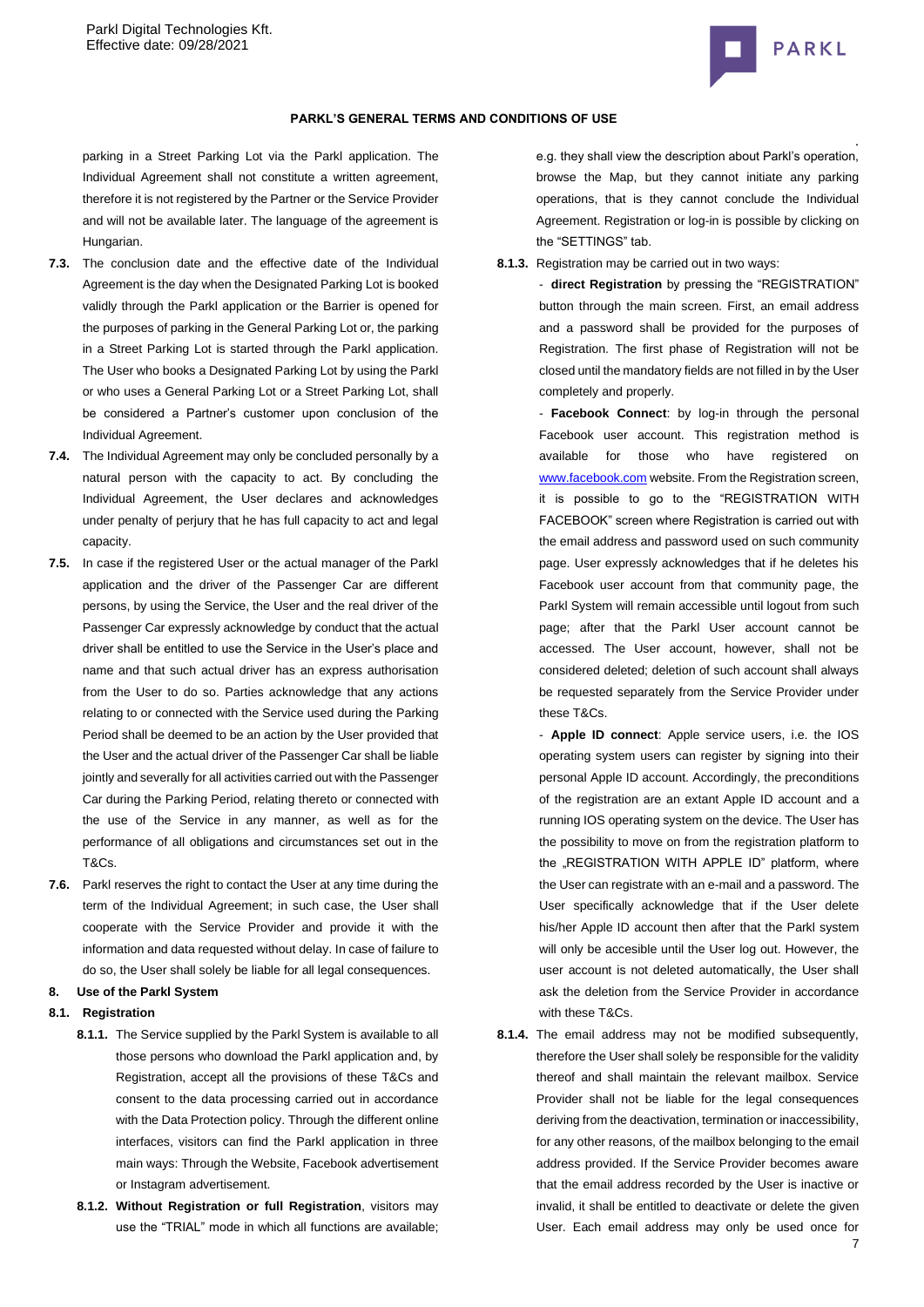

Registration, therefore the system warns the visitor where Registration has already been made with the given email address.

- **8.1.5.** The password provided shall meet the following requirements: minimum length of five characters.
- **8.1.6.** After providing the email address and the password correctly, the User may go to the next screen where the first name, family name, the license plate number of the vehicle and the phone number shall be provided, as well as these T&Cs shall be accepted and an express consent is to be given to the Data Protection policy; after that the User account is created, but Registration is not complete yet. Registration is completed only after verification of the phone number and the email address, as well as the bank card registered.
- **8.1.7.** The next step is to confirm the four-digit verification code contained in the system message sent to the phone number provided, which step may be left out, but without that no Individual Agreements may be concluded thus the Registration remains incomplete. In case of errors, a new code may be requested on the screen. If, during the Registration, the User omits such step, then he may perform such step in the "SETTINGS" menu of his User account.
- **8.1.8.** After providing the correct verification code, the User may perform the "ADD A BANK CARD" step, which may be left out, but without that no Individual Agreements may be concluded, thus the Registration remains incomplete. When providing the bank card data, the system navigates the User through to the own interface of the SimplePay Online Payment System. The User may register only bank cards holding his name in the system and the User shall always solely be liable therefor. During the bank card registration, the bank card number, the name indicated on the bank card, the expiry date and the three-digit CVC code on the back of the bank card shall be provided. If the User clicks on the "PAYMENT WITH CARD REGISTRATION" button, the system debits HUF 100 to the User's bank card and returns such amount to the User immediately. Following that, the correctness and truth of the bank card data are verified. The obligation to register the bank card applies also to the Individually Listed Users, having regard to the potential private use of the Service or the Service Provider's different rights to sanction under these T&Cs.
- **8.1.9.** After verifying the correctness and truth of the bank card data, the Parkl application indicates on the screen that the Registration has been successful and the main screen of the Parkl application appears.
- **8.1.10.**In the last step of full Registration, the email address given by the User is verified through a link received in a message from the Service Provider and indicating the success of

. Registration. The email address verification may be left out, but without that no Individual Agreements may be concluded thus the Registration remains incomplete. If, during the Registration, the User omits such step, then he may perform such step in the "SETTINGS" menu of his User account.

- **8.1.11.**The invoicing data shall not be provided necessarily for full Registration, but they may be provided in the "PAYMENT" menu of User account. In case of parking initiated by an Individually Listed User, the Corporate User's invoicing data shall be provided automatically if the fee is to be borne by the Corporate User.
- **8.1.12.**In case of using a Corporate service, the registration process is not closed in this step as the Individually Listed User received an individual invitation to the Parkl application and by activating such application during the use of the Service, such Individually Listed User may select the payment method "at the Corporate User's cost" when settling the Parking Fee.
- **8.1.13.**Following full and successful Registration, the User shall be entitled to use the Parkl System as a driver.

## **8.2. User Account**

- **8.2.1.** Following a successful and full Registration, the User may log in and use the Parkl at any time with the email address and the password provided. If the password has been forgotten, the Parkl application provides for sending a password reminder via email. In this case, after clicking on the "PASSWORD FORGOTTEN" button and providing the email address, the User will receive and email containing the link on which a new password may be provided.
- **8.2.2.** The User shall be liable for and solely obliged to keep the secrecy of the User account and the related password. User expressly assumes liability for all of his activities carried out in connection with or through his User account. User shall notify the Service Provider without delay of any unauthorised access, use of his User account or other actions against the security.
- **8.2.3.** The menu items available in the User account created through Registration are "SEARCH", "MY PARKINGS", "MY CHARGINGS" and "SETTINGS".
	- Through the use of the "SEARCH" menu, the Parkl System allows the User to select the Parking Lot according to his destination and to view the details of the Parking Lot by clicking on it.
	- The "MY PARKINGS" menu contains the previous and currently active parking operations.
	- The "MY CHARGINGS" menu contains the details of the chargers used in each location (opening hours, availability and type of cables, whether it is free, connections, performance), as well as the measured performance of each charging, beginning and ending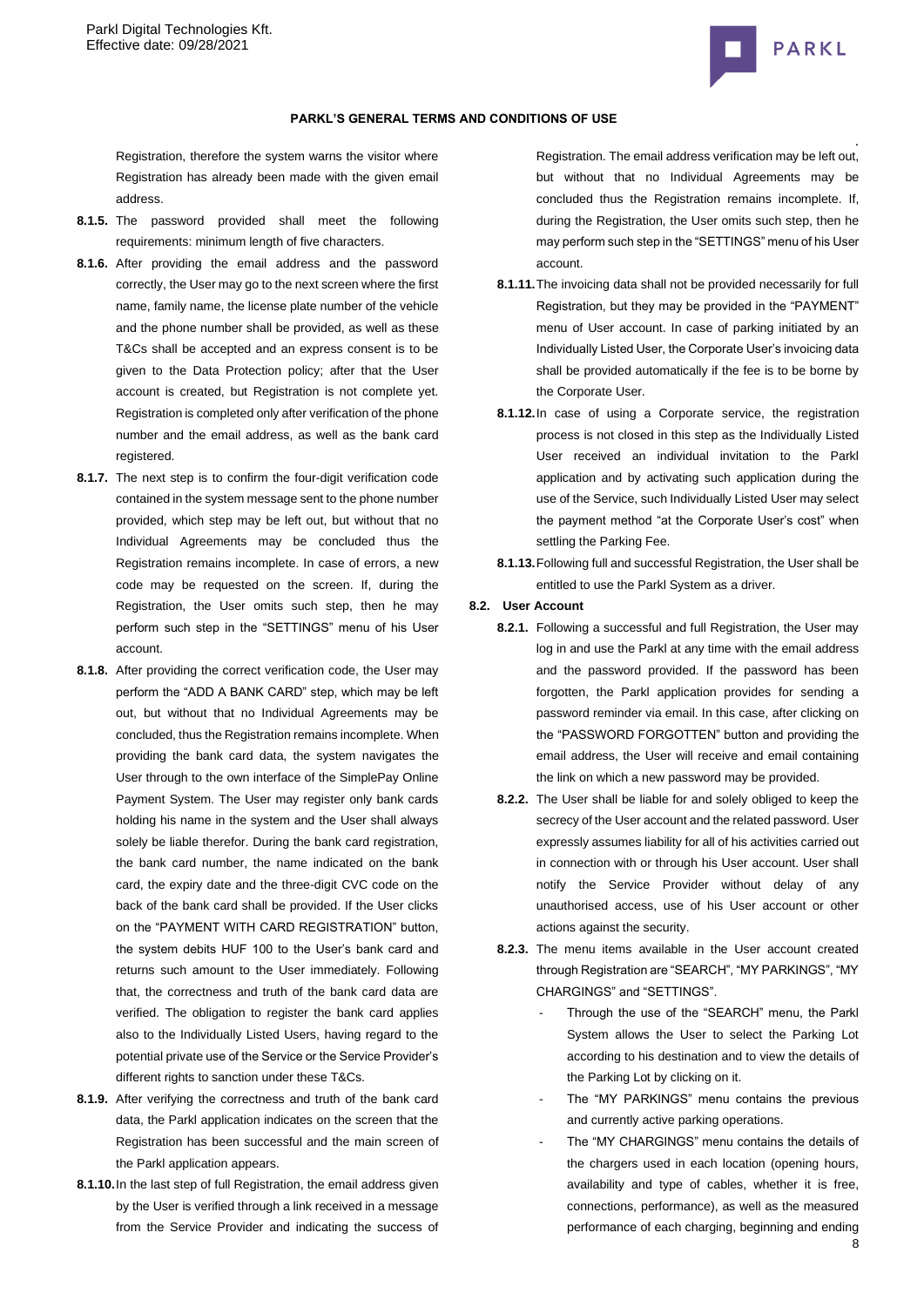

of the charging, the cause of shutdown, as well as the consideration to be paid and whether the payment is settled or pending.

- In the "SETTINGS" menu, the "PERSONAL" data may be modified (except for the email address) and the settings related to "PAYMENT" may be carried out. The "VOUCHERS" tab contains the actual voucher offers or the User may also record in the system if he has a voucher code. In the "CARS" tab, the Passenger Cars recorded in the system may be managed. The "NAME CARD" menu contains further options like the help, the Parkl's Facebook page and Website, as well as the version number of the Parkl application. From this menu, the "LEGAL DISCLAIMER" containing also these T&Cs, as well as the Data Protection policy may be reached. Logging out from the Parkl application is also possible in this menu ("LOGOUT").
- **8.2.4.** The license plate numbers of the given Passenger Cars are visible in the "CARS" tab. The Parkl System may only be used with Passenger Cars having license plate numbers registered in the Parkl System. If the User wishes to register more than one Passenger Car, he may carry out such registration in this menu only following valid and full Registration. The Passenger Cars previously recorded in the Parkl System may be deleted in this menu. The Passenger Car with the same license plate number may be registered by more than one User, but only one valid booking may be submitted or only one Parking Period may be started simultaneously for the same Passenger Car. In case of conflict between the Parking Periods, the booking concerning the parking that has really been started, shall be deemed valid, whilst the other booking shall be considered as cancelled automatically.

In the "CARS" tab, the "INSTANT PARKING" function may be set, which function makes easier and quicker the parking for a car with a specific license plate number in the manner that when the Passenger Car arrives to the Barrier, its license plate number is read by a camera and it is checked whether it is included as a User entitled to avail of the instant parking service. The identification of the license plate numbers are happening with the help of the cameras, they identify all the arrival vehicle's license plate numbers and in case of the recognized license plate number is checked up with a User's license plate number who mobilise the instant parking service, then the Barrier automatically opens. If the system grants the authorisation to the User, the Barrier is opened, and the Parking Period begins.

. If the Instant parking function is used, only one User may have such function activated in respect of the same license plate number.

- **8.2.5.** User expressly declares that if he is not the operator of the Passenger Car(s) registered in the Parkl System, the Parkl System is used with the operator's express authorisation, consent and agreement. In this case, the User and the operator shall be liable jointly and severally for complying with the rules concerning the use of the Parkl System and for all legal consequences arising from the infringement thereof.
- **8.2.6.** By clicking on the "PAYMENT' tab, additional bank cards may be recorded in the system and the previously recorded bank cards may be deleted. In addition, invoicing may be requested; upon selecting such option, the fields of data necessary for invoicing appear. Such fields are the company name, tax number, registered seat, as well as the name and permanent address in case of a natural person. More than one bank card may be registered in the system: of those registered bank cards, the default bank card shall be selected, meaning the bank card from which the Parking Fee is deducted automatically upon expiry of the Parking Period. Any registered bank card may be deleted, but one default bank card shall always remain. The Parkl System does not allow for deleting the last bank card, except if a new bank card is recorded simultaneously. The default bank card set for the given parking operation cannot be deleted during the active parking period and until payment of the service fee due, but unsettled, during the actual payment delay. The provisions of this Clause shall apply in respect of the Individually Listed Users with the difference that the Parking Fee may be settled also at the Corporate User's cost by selecting the appropriate payment method in the Parkl application. Payment at the Corporate User's cost may be indicated as the default payment method in the "PAYMENT" tab, by moving the slide button next to the text "Use of the Services at the [...] company's cost".
- **8.2.7.** In accordance with Clause 11, the User Account may be deactivated, deleted by the Service Provider or the User may be banned from the Parkl System. Furthermore, the Service Provider shall be entitled to delete the User Account if it has not used the Service for an uninterrupted period exceeding two calendar years.
- **8.2.8.** By deleting the Parkl application from a smart device, the User's User account will not cease to exist, that is it is not deleted. If the User wishes to have his User Account deleted, he shall send an email to help@parkl.net; he cannot delete the User Account directly. Service Provider shall always examine the deletion request without delay and grant such request in accordance with the laws and the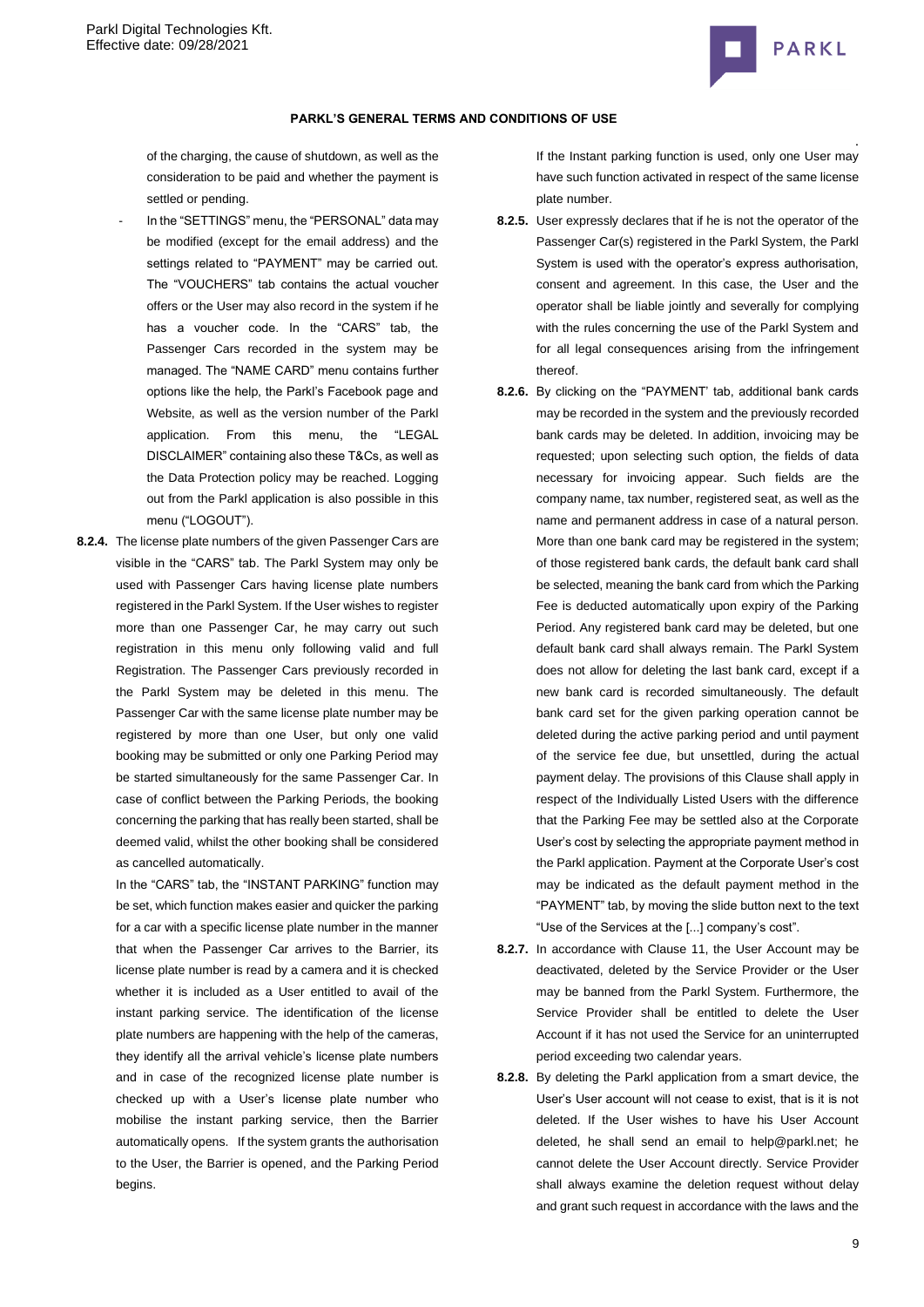

### **PARKL'S GENERAL TERMS AND CONDITIONS OF USE**

Data Protection policy, except where it is obliged to decline the request.

## **8.3. Searching for Parking Lots**

- **8.3.1.** After Registration or log-in, the "SEARCH" window including the Map is displayed as the first step of use of the Parkl System. By clicking on the icon placed in the upper right corner, the User may switch between the "Parking lot map" and the "Street map" icon view. By clicking on the "What is your destination?" field, the User may search among the Parking Lots available at destination. An address may be searched manually in the Map or by giving the address; in this latter case, the Parking Lots located in the 1.5 km radius of the relevant zone will be highlighted on the "Parking lot map". By clicking on the lightning icon placed in the bottom right corner, the User may find whether the given Parking Lot is equipped with an electricity charger.
- **8.3.2.** The Parking Lots that are available at the given time, are indicated with black colour on the map, whilst the locations that are fully booked or which do not operate for any reason at the given time are indicated with grey colour.
- **8.3.3.** After selecting an available Parking Lot, the User may view the datasheet of the given Parking Lot where he can see the name, photo, exact address of the selected Parking Lot and the Parking Fee to be paid for one-hour Parking Period. Furthermore, the User may view the opening hours of the given Parking Lot, the description of the parking area is displayed containing the technical details of the given Parking Lot, and the availability of an electricity charger and camera surveillance may also appear as extra services.
- **8.3.4.** In case of General Parking Lots, the Parkl System does not provide for prior booking of such General Parking Lots, therefore the Service Provider does not guarantee that another user will not occupy the given Parking Lot after its selection by the User and before the real beginning of the parking operation by such User.
- **8.3.5.** The Designated Parking Lots may be available only on specific locations, depending on the Partner's individual decisions and such Designated Parking Lots are always indicated by the Service Provider in the Parkl application.
- **8.3.6.** In order to book a Designated Parking Lot, the User shall select the licensing plate number of the actual Passenger Car in the "CARS" menu, because such Designated Parking Lot may only be used with the selected Passenger Car. If the User enters the license plate number erroneously, he may correct it only by cancelling the booking and initiating a new booking. The Designated Parking Lot may be booked by clicking on the "BOOKING" icon, whereby the Individual Agreement is created and is displayed also on the main screen in the "MY BOOKINGS" menu. The Service Provider will not send a specific

notification about the booking which may always be monitored in the Parkl application.

- **8.3.7.** The "MY BOOKINGS" menu contains all former and future bookings initiated by the User, the address of the Parking Lot, the "TIME LEFT" until the beginning of the Parking Period; he may open the Barrier or the Parking Inhibitor and cancel the booking in this menu. Furthermore, the starting time of the relevant booking and the expected time of leave, the Parking Fee payable and the reminder are also displayed.
- **8.3.8.** User may modify his valid bookings in the Parkl System only in respect of the Parking Period; the starting time of the Parking Period may only be modified before its beginning, whilst the end of the Parking Period may be modified during the entire active Parking Period. If the User wishes to finish the Parking Period earlier and thereby close the active parking operation, the Parking Period ends automatically upon leaving the Designated Parking Lot with the Passenger Car through the opened Gate even where the booking was for a longer time period. If the User wishes to extend the Parking Period, he may do so only during the active Parking Period through the Parkl application. If the User wishes to change the location of the Designated Parking Lot after booking, he may do so only by cancelling the booking and initiating a new booking and only before the beginning of the Parking Period. The selection of a new Designated Parking Lot after beginning of the Parking Period constitutes a new booking subject to additional fee payment obligation.
- **8.3.9.** The User shall be entitled to cancel his booking before the beginning of the Parking Period or, if the User failed to appear at the Designated Parking Lot, also during the active and pending Parking Period, however, he acknowledges that in case of "CANCELLING THE BOOKING" if such cancellation is made within not more than 10 minutes before the beginning of the Parking Period or within 15 minutes after the beginning of the Parking Period, more than three times in a calendar month, starting from the fourth cancelled booking of the relevant month, the Service Provider shall be entitled to deduct half of the Parking Fee set in advance for the cancelled parking operation without any notice.
- **8.3.10.**If the User fails to start the parking operation within 15 minutes after beginning of the booked period, the Service Provider shall be entitled to cancel the User's booking and make the given Parking Lot available for another User, as well as to deduct half of the Parking Fee set in advance for the given parking operation without any notice. In such case, the Service Provider shall not be liable to provide the User with any damages, compensation or indemnification.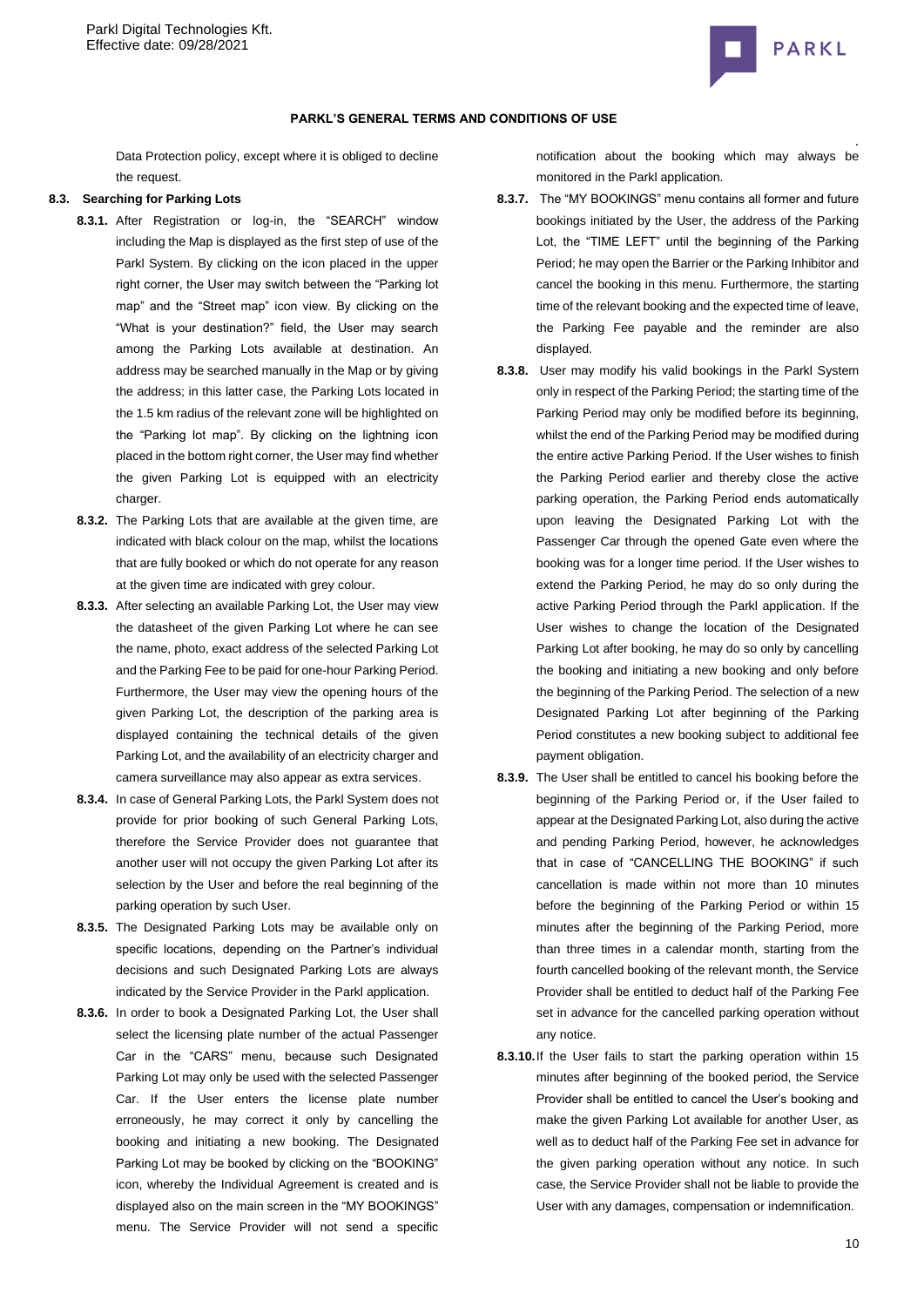

## **PARKL'S GENERAL TERMS AND CONDITIONS OF USE**

- **8.3.11.**If the User fails to appear at the booked Designated Parking Lot during the Parking Period and he also fails to cancel his booking, he will still have to pay the full amount of the Parking Fee to the Service Provider.
- **8.3.12.**The Service Provider reserves the right to cancel a booking of the given Designated Parking Lot for any reason and at any time or make a Parking Lot unavailable, that is indicated with grey colour in the Parkl System, not including the pending and active parking operations, subject to notifying the User thereof without delay, and without being obliged to provide any damages, compensation or other obligations. In such case, the "cancelled" status and the cancellation date are displayed next to the given booking in the User account. Of course, in this case the User shall not be obliged to pay the Parking Fee.
- **8.3.13.**As a result of the search carried out according to Subclause 8.3.1, the Parking Zones of the given address and the Parking Zones surrounding it are displayed in the "Street map" view. In case of Street Parking Lots, the free parking lots are not displayed, and the User may park anywhere in the relevant Zone, observing the Road Traffic Rules.

# <span id="page-10-0"></span>**8.4. Parking**

- **8.4.1.** If there are free Parking Lots, a General Parking Lot selected by him or, depending on the location, a Designated Parking Lot through valid booking shall be provided for the User; the User shall be entitled to drive in such Parking Lot with the Passenger Car indicated for the relevant parking in the Parkl application, manage the Barrier or Parking Inhibitor and park his Passenger Car in accordance with this Subclause [8.4.](#page-10-0) If the User wishes to use a General Parking Lot, he may do so by staying with his Passenger Car set for the given parking operation directly in front of the closed Barrier, opening the Barrier through the Parkl System.
- **8.4.2.** The Parking Period is indicated by a counter on the screen of the Parkl application from the opening of the Barrier or another kind of Gate.
- **8.4.3.** User may control the parking in the Parkl application only through his User account and he may control only one parking operation at a time with the same User account. Otherwise, the Service Provider shall be entitled to refuse the supply of the Service in respect of the additional active bookings for the same period.
- **8.4.4.** After his arrival at the site, the User shall be able to manage the Barrier or other kind of Gate of the Parking Lot through the Parkl application, by pressing the "GATE OPENING" button. Before that, the User cannot open the Barrier or the Parking Inhibitor. In case of Corporate service, the Individually Listed Users may select the payment at the Corporate User's cost method, by moving the slide button next to the text "Use of the Services at the [...] company's

cost", even right before the opening of the Barrier or other kind of Gate or before commencing the parking operation.

- **8.4.5.** The opening of the Barrier or other kind of Gate is not always subject to a range, therefore the User shall solely be liable for opening the Barrier or the Parking Inhibitor only when he really arrived at the given Parking Lot. In certain locations, if the User does not stop his Passenger Car closely enough to the Barrier, the Parkl application warns him to that effect and the Barrier does not open.
- **8.4.6.** In case of parking in a General Parking Lot, the Barrier can be opened through the Parkl application when the User arrives to such Barrier. If the Instant parking function is active, the Barrier will open only where the license plate number of the Passenger Car arriving at the Barrier corresponds to the license plate number recorded in the Parkl System.
- **8.4.7.** At the Designated Parking Lots equipped by few Barriers, including where more than one Barrier secures the area of the parking lots, the Parkl application may request the User to digit the code visible on the Barrier or to go to the given Barrier in order to drive in the Parking Lot. The User shall choose among the options offered to him the Barrier code visible to him, thereby confirming that he stays in the right place. If the Parkl application does not request the User to digit the Barrier code or there is a Designated Parking Lot equipped with a Parking Inhibitor, the User shall be obliged to and solely be liable for ascertaining that he stays in the place indicated in his booking.
- **8.4.8.** The Service Provider shall not be held liable either directly or indirectly if a third person stays in the Parking Lot for any reason and does not leave such parking lot, and if the User does not use the Parkl System in accordance with the provisions of these T&Cs for any reason, including where he stays at the wrong place, cannot drive in the Parking Lot or fails to leave it following the expiry of the Parking Period.
- **8.4.9.** The Service Provider shall not be liable in any case for the availability and proper condition of the Parking Lot or whether is has the appropriate parameters in the relevant car park.
- **8.4.10.**If a Corporate service is availed of, the Service Provider shall not be liable in any case for whether the Individually Listed User parks his Passenger Car at the Corporate User's cost, in the parking lot or parking period authorised under the individual agreement between them. If the Individually Listed User parks his Passenger Car in a parking lot or parking period that is not available under a Corporate service, the Corporate User shall still pay the costs of such parking to the Service Provider. The Corporate User and the Individually Listed User shall settle their disputes arising in relation thereto.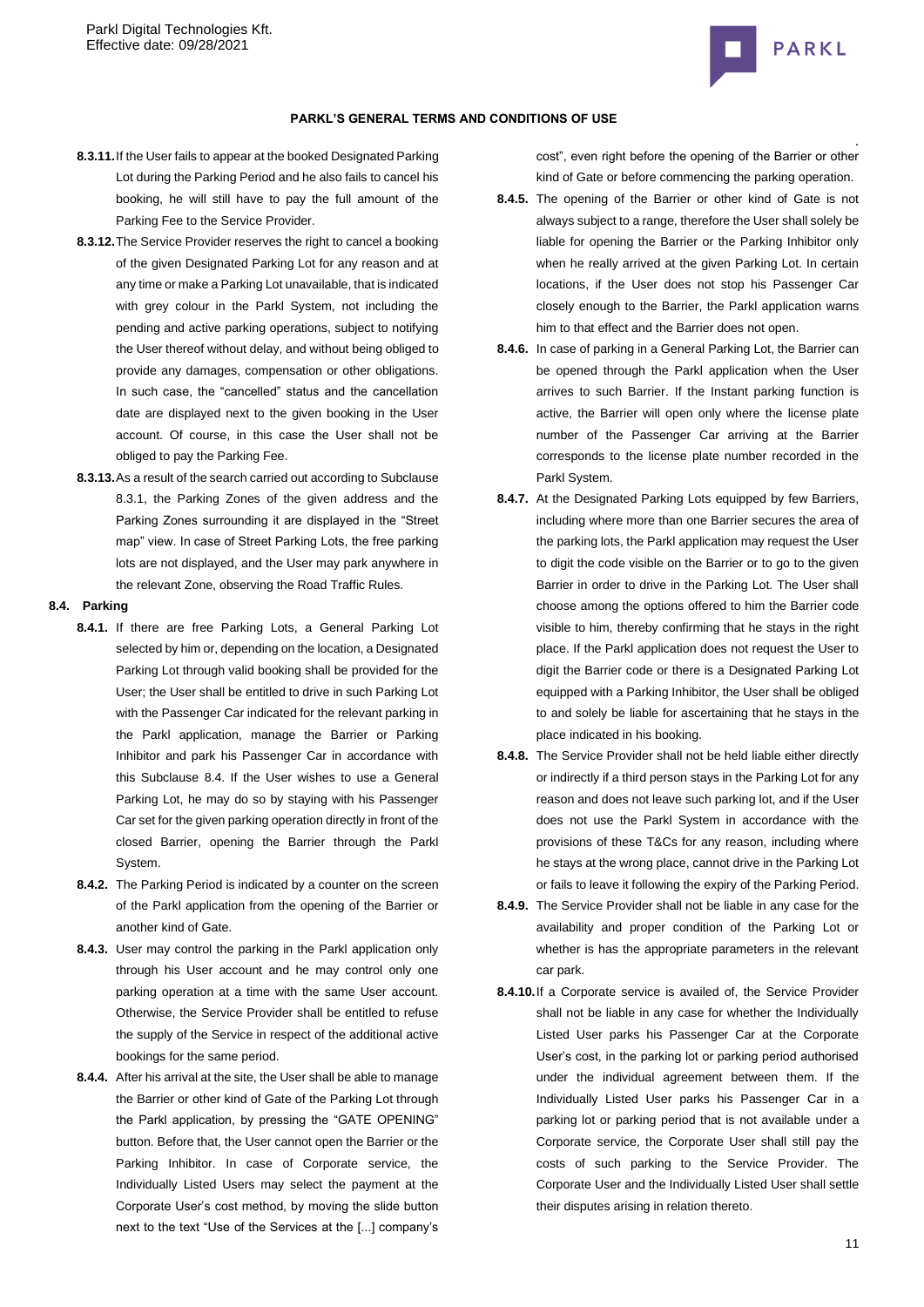

- **8.4.11.**If the Individually Listed User finds out during the pending parking operation that he parks his Passenger Car in a parking lot or parking period not authorised by the Corporate User, he shall opt for the payment method at his own cost after finishing the parking operation. The costs arising due to the erroneous choice shall be borne by the Individually Listed User who shall not pass such costs onto the Service Provider or the Corporate User in any case; otherwise the previous Clause shall apply to the Parties' disputes.
- **8.4.12.**By opening the Barrier or other kind of Gate, the User may park in the Designated Parking Lot and keep his Passenger Car there until the end of the booked time or until a valid drive-out from the General Parking Lot; this is the active parking period. One Individual Agreement gives entitlement to one-time entry, therefore the User shall not be entitled to multiple drive-in and drive-out during the active parking period. The counter on the "PARKING IN COURSE" screen shows to the User the parking period actually lapsed; on this screen, in case of any problem, the User may request assistance by reading the FAQ o dialling the customer service number directly from the Parkl application.
- **8.4.13.**During the active parking period, only the User shall be entitled to use the Parking Lot; during this period neither other Users, nor the Partner or the Service Provider shall be entitled to stay in the Parking Lot, except that the Service Provider and the Partner shall have the right to remove and control any malfunctioning.
- **8.4.14.**During the Parking Period, the User shall fully be liable for his own activity and shall hold harmless the Parking Lot and all technical equipment relating to the Service, as well as the other vehicles staying there, any movable property and immovable property from any deterioration and damage, and it shall act with the care generally expected in the given situation and take the necessary measures in order to avoid such deterioration and damage.
- **8.4.15.**User shall not transform or cause to transform the Parking Lot in any manner.
- **8.4.16.**The Service Provider shall use its best endeavours to ensure the proper functioning of the infrastructure related to the Parkl System (including in particular Barriers, Parking Inhibitors, Opening Mechanisms) and that they are suitable for the intended use, but the Parking Lots are not subject to continuous monitoring, therefore it may happen that a mechanism was damaged or broken down during a previous use, therefore it is unsuitable for the intended use, but the Service Provider is still not aware of such condition. If the Parkl service related infrastructure is unsuitable for the intended use, the User shall not use it and he shall notify the Service Provider thereof via email or by phone without

. delay. User shall possibly demonstrate the reason of unsuitability for the intended use with a photo.

- **8.4.17.**In case of any technical problem of the Parkl System, a help button is available in the Parkl application, pressing which the User can receive information about the process of using the Service and can dial the Service Provider's customer service number by pressing a single button.
- **8.4.18.**Furthermore, the User shall notify the Service Provider via email or by phone and without delay of the facts and circumstances that do not affect the intended use, but which hinder the regular use, in order for the Service Provider becoming aware of the damage, abuse, littering and other damaging action and to be able to identify the person causing the damage, as well as to take the other reasonable steps under the T&Cs and the laws. User shall possibly demonstrate the reason hindering the intended use with a photo.
- **8.4.19.**If the Parking Lot is unsuitable for the intended use or if there is any other reason hindering the actual parking operation, the Service Provider shall primarily provide the User with another Parking Lot (substitute parking lot) after the unsuitability for the intended use has been proven validly by the User. The User, however, is not obliged to use the substitute parking lot so determined. If the Service Provider cannot provide for a substitute parking lot or if such substitute parking lot is at a parking area with a different address and the substitute parking lot offered to the User in the location that is the closest to the original address or its location is not acceptable, or if the User does not accept such substitute parking lot for any other reason, the User shall leave the given parking area. The Parking Period thereby ends, and the Service Provider shall not be obliged to provide the user with any further compensation, damages, indemnification or have any other obligations visà-vis the User.
- **8.4.20.**Active parking ends validly when the User actually leaves the Parking Lot with the relevant Passenger Car in accordance with the agreement as set out in Clause [9.](#page-12-0) In case of a Designated Parking Lot, if such designation is made following the prior booking, which may also be extended by the User, the time of the actual leave shall be taken into account.
- **8.4.21.**The Parking Fee that is calculated by the Parkl System always taking into account the actual Parking Period and indicated continuously in the Parkl application, shall fall due upon closing the parking operation and will be debited automatically to the given bank card. The User gives his express consent and authorises the Service Provider to debit the parking free to his bank card without any further notice. The terms of Parking Fee payment are detailed in Claus[e 10.](#page-12-1)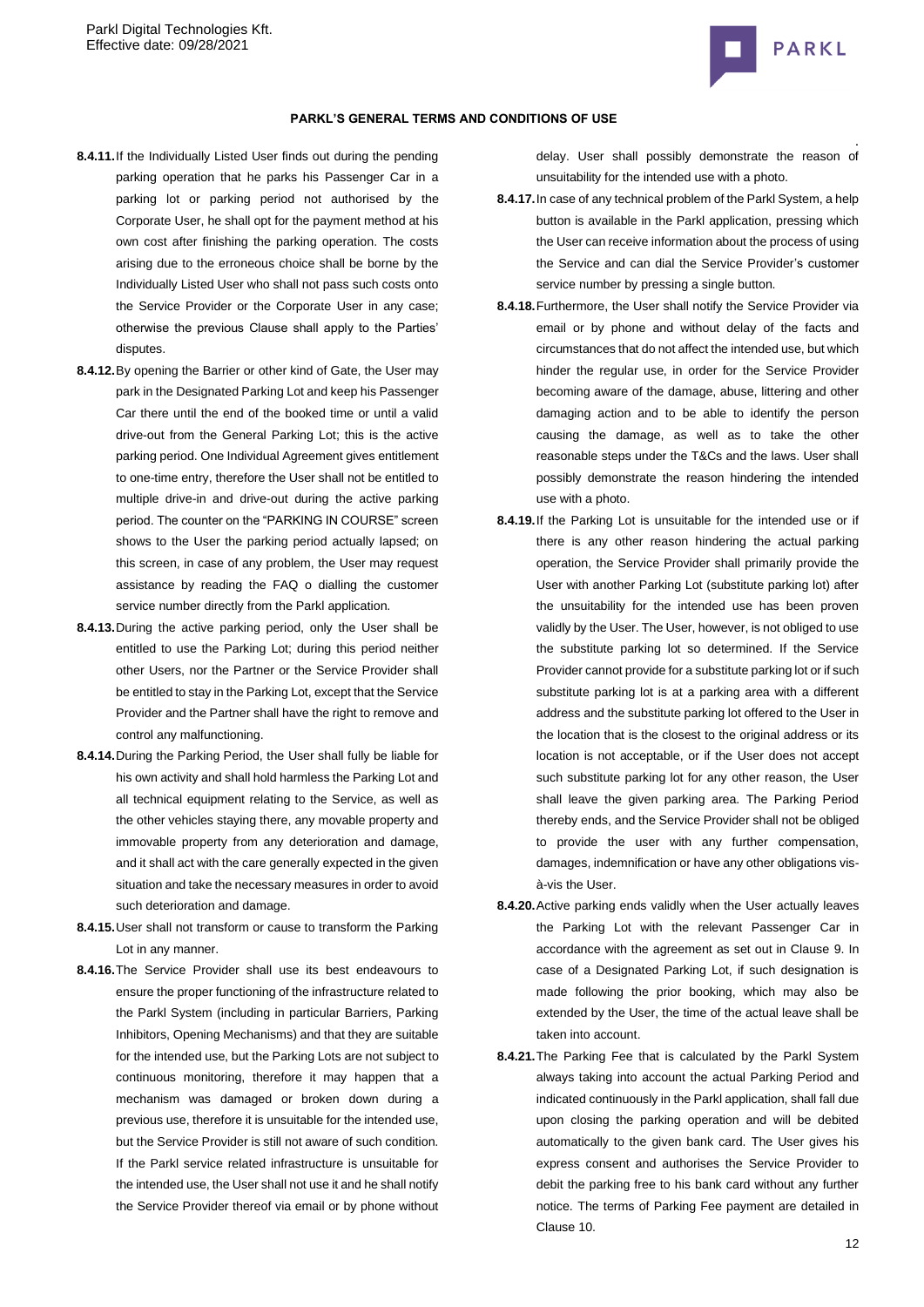

#### **PARKL'S GENERAL TERMS AND CONDITIONS OF USE**

**8.4.22.**Upon closing of the parking operation, the User may rate the parking on the screen; the parking details and the amount paid by debit to the given bank card are displayed and the User will receive the payment receipt via email without delay.

### **8.5. Street Parking**

In case of parking in a Street Parking Lot, the provisions of Chapter 8.4 shall apply with the divergences set out in this Chapter.

- **8.5.1.** In case of parking in a Street Parking Lot, the Service Provider will not provide any other infrastructure (e.g. Barriers, Parking Inhibitors) in addition to the search and payment platform.
- **8.5.2.** The User shall be liable for observing the Road Traffic Rules.
- **8.5.3.** When the User arrives at the Street Parking Lot, the Parking Zone and the neighbouring Zones are displayed according to his location in the Street map view. User shall solely be liable for ascertaining that the location and the number of the Zone are appropriate.
- **8.5.4.** By clicking on the Parking Zone, the information sheet of the Zone (hereinafter referred to as the Parking zone datasheet) is displayed, containing the number and details of the zone, the hourly Parking Fee, the maximum parking period in the relevant Zone, the automatic renewal option, the payment period applicable to the Zone and the Comfort Fee.
- **8.5.5.** The Parking can be commenced by pressing the "Begin parking" text. The application sends a notification on the successful commencement. User shall ascertain that the parking operation has been commenced regularly. The User shall pay the penalty due for the failure to commence the parking operation.
- **8.5.6.** To avoid any extra costs due to the failure to end the Parking in time, the User can manually set a reminder in the app. Once set, the app would send a push notification to the user to remind him of the ongoing Parking. The reminder can be set before the start of the Parking session and can be turned off any time after the Parking is commenced.

# <span id="page-12-0"></span>**9. Leaving a Parking Lot**

**9.1.** After finishing the parking, the User shall leave the Parking Lot regularly, in a condition suitable for the intended use, available to other Users, in an emptied, clean and rubbish-free condition, without delay and close the Parking Period through the Parkl application. The User acknowledges that in case of irregular stay, the Service Provider and the Partner will be entitled to remove the User's Passenger Car in order to ensure that other Users can use the Service in the Parking Lot without any hindrance. All costs related to the removal shall be borne by the User and are to be debited directly to the User's default bank card. Should the User fail to observe the rules applicable to the Parking Lot, hinder its

intended use by other Users or other drivers and fail to leave such Parking Lot in accordance with the agreement, such conduct shall constitute a material breach of the agreement, and the Parking Fee actually payable shall be calculated for the time period during which he actually stayed with the Passenger Car there, provided that, as a general rule, twice the fee per minute of the irregular stay or twice the payment basis otherwise established by the Partner, e.g. in case of half an hour, hour-based daily, etc. based invoicing, shall be charged.

- **9.2.** User shall be entitled to determine the time of leaving the General Parking Lot or the Street Parking Lot.
- **9.3.** The User leaves the Parking Lot regularly where the User opened the Gate with the Parkl application and left the car park properly with his Passenger Car, used the Parking Lot as intended, did not cause any damage and met all of his related contractual obligations properly. In case of a Street Parking Lot, the User leaves the given Parking Lot regularly if he observes the Road Traffic Rules when leaving such Parking Lot.
- **9.4.** Should the User fail to leave the Parking Lot regularly, the Parking Period will not be closed until the lapse of the maximum 7-day period at the latest and the Service Provider shall be entitled to claim the Parking Fee according to Subclauses 9.1 and 9.2 until regular leave, as well as, the User shall bear the risks and the liability for damage until that time according to the T&Cs. In case of such failure in a Street Parking Lot, the penalty rate that may be imposed by the competent authorities under the applicable laws shall apply; the Service Provider does not claim any related consideration from the User.
- **9.5.** If the Gate cannot be closed regularly due to deterioration or damage, the User shall notify the Service Provider by phone or via email without delay and wait for the Service Provider's action, except in case of personal injury requiring immediate medical assistance. Otherwise, the risk of when the Parking Period will actually be closed in the Parkl System shall be borne by the User.
- **9.6.** In case of street parking, the Service Provider informs the User about the expiry of the maximum parking period applicable to the given Parking Zone through the Parkl application. The User shall always be liable for any necessary restart thereof; such restart may be carried out manually or automatically if it has been set expressly and previously by the User in the Parkl application.

# <span id="page-12-1"></span>**10. Service Fee: Parking Fee**

- **10.1.** User shall pay a Parking Fee in consideration for the Service intermediated by the Service Provider. In relation to each Parking Lot, the Parking Fee shall always be invoiced on the basis of a calculation that is generally minute-based or it has another basis, e.g. half an hour, hour-based daily or dynamic daily (fee changing on a daily basis), etc. provided by the Partner in advance.
- **10.2.** In case of Street Parking Lots, the Parking Fee shall be calculated on a basis other than the basis set in Subclause 10.1; it shall always be invoiced on the basis of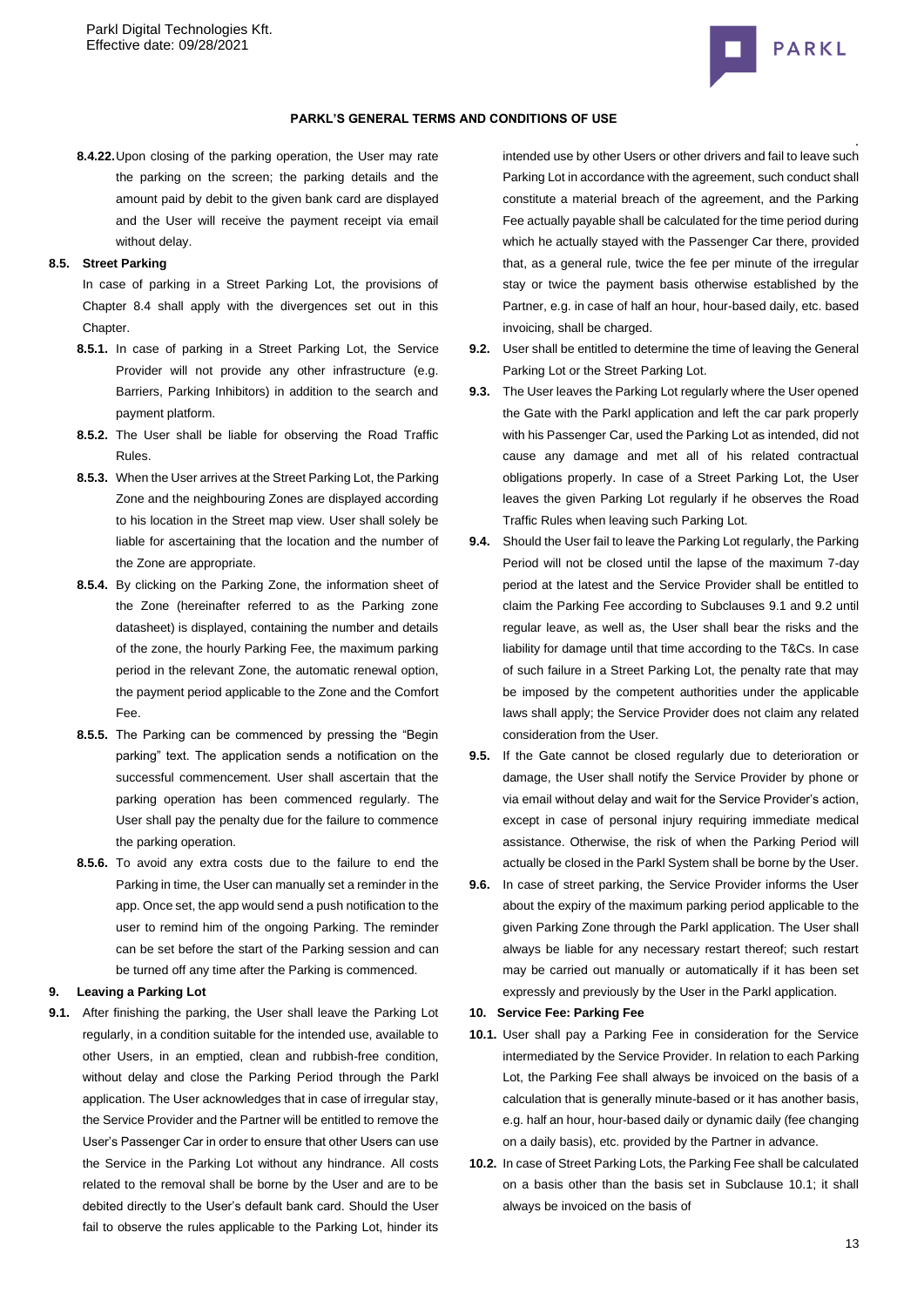

- a) the statutory minimum parking fee based on the Parking Zone, corresponding to the parking lot, or
- b) the statutory minimum parking fee corresponding to the parking period and location.
- **10.3.** The Partner shall always be entitled to set the parking fees; the Service Provider shall not be responsible for setting the parking fees and the rates of such fees. The Service Provider shall not be entitled to modify the fees set by the Partner unilaterally. Partner shall always be entitled to change the fees applicable by it unilaterally; the Service Provider as intermediary shall not be liable in that respect. Any fee changes shall be valid only for the future, subject to prior notification of the User, following the update of the fees applicable to the Parking Lot and its acknowledgement by the User through the subsequent conclusion of an Individual Agreement, and it shall not affect the pending parking operations.
- **10.4.** Except in case of Street Parking Lots, the first 10 minutes of the Parking Period is always free of charge; the User may use the Parking Lot within the first 10 minutes free of charge, but it shall also leave it by the  $10<sup>th</sup>$  minute. If he fails to do so, the Parking Fee shall be calculated from the 11<sup>th</sup> minute, but retroactively to the beginning of the Parking Period. In case of Street Parking Lots, the calculation of the Parking Fee starts with the commencement of the parking operation in the Parkl application. Depending on the Partner's decision, the first hour may also be free of charge in certain Parking Lots. The Parking Fee is displayed on the data sheet of the Parking Lot based on a preliminary hourly estimate, and it shall be monitored continuously on the screen indicating the Parking Period during the Parking Period. If the User leaves the Designated Parking Lot earlier than indicated in the booking, he shall still pay the Parking Fee for the entire booked period, regardless of the time period actually used. The User acknowledges that, regardless of the actual parking period, the Service Provider shall be entitled to increase the Parking Fee, occasionally, from the 11<sup>th</sup> minute, by the minimum Comfort Fee payable which shall be set and updated in case of change through the Parkl System. The Comfort Fee may not be reclaimed.
- **10.5.** In addition to the Parking Fee, the Service Provider shall be entitled to charge the one-time fixed Comfort Fee per parking operation as indicated in the Parkl System.
- **10.6.** The calculation of the Parking Fee is closed and becomes due at the end of the Parking Period. The Individual Agreement shall be deemed to be performed and terminated upon contractual payment of the Parking Fee. The fee due for the Service supplied by Parkl shall be paid in one lump sum.
- **10.7.** The User hereby mandates and authorises the Service Provider expressly and irrevocably to debit the Parking Fee, not including any related other payables automatically to the bank card provided, through the SimplePay Online Payment System when it becomes due. The Service Provider accepts the mandate and the authorisation expressly.
- . **10.8.** The Parking Fee shall be settled in Hungary's official currency, that is in Forint (HUF); the prices shall be understood as gross prices to be paid by the User as a consumer.
- **10.9.** The Parking Fee shall be paid individually for each parking or by using a Season Ticket or Voucher. No Voucher may be used in case of Corporate services. Season Tickets may be used in accordance with the individual agreement concluded with the Corporate User and according to the CT&Cs.
- **10.10.** If, in case of any promotions, the Service Provider provides the User with Vouchers electronically or in any other manner, the User shall be informed thereof via a push message. In this case, no individual payment transactions will be carried out in accordance with this Chapter up to the Voucher value during the first parking operation following the distribution of the Vouchers. If the User has a Voucher registered in the Parkl System, such Voucher will be applied automatically in respect of the given Parking Fee upon completion of the first subsequent parking, regardless of its real value. If the Parking Fee is less than the Voucher value, the remaining value cannot be used for further parking operations, that is the Voucher cannot be exhausted gradually, **it may be used only once** and it cannot be stored in order to be applied to a subsequent parking operation. If the given Parking Fee exceeds the Voucher value, the given Voucher value will be set off against the Parking Fee accordingly and the individual payment transaction will be carried out in accordance with this Chapter, in respect of the fee not covered by the Voucher. Only 1 (one) Voucher may be used for one parking operation. The Parkl System stores the redeemed Vouchers which may be viewed by the User in his User account.
- **10.11.** The User shall pay the Service fee by means of online payment, through the SimplePay Online Payment System operated by OTP Mobil Kft. in accordance with the following working principle:

*The recurring bank card payment (hereinafter referred to as the Recurring payment) is a function provided by* SimplePay *in relation to bank card acceptance, meaning that the Customer may initiate further payments in the future with the bank card data provided in the registration transaction, without providing the bank card data again.*

*By accepting this statement, you give your consent to the use of the Recurring payment in order to make further payments in this web shop (…………[URL]………..) after the successful registration transaction, upon the Merchant's initiative, without having to provide the bank card data again and having to give your consent to each transaction.*

*Attention (!): the bank card data are processed in accordance with the rules of the card company. Neither the Merchant, nor*  SimplePay *shall have access to the bank card data.*

*The Merchant shall be liable for the recurrent payment transactions initiated by it erroneously or unlawfully; no claims*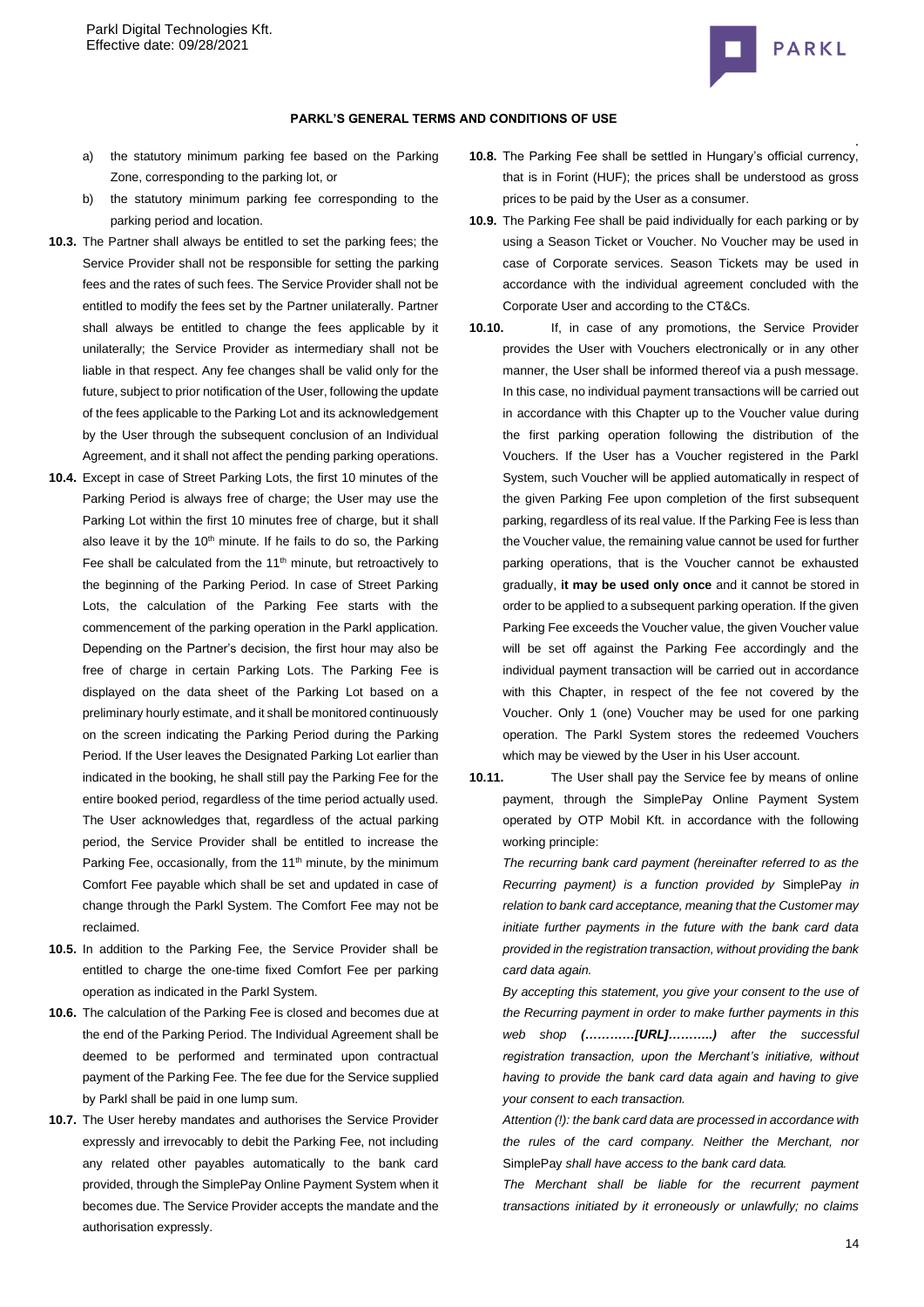

*may be enforced against the Merchant's payment service provider (*SimplePay*).*

*I have read this information, acknowledge and accept the content thereof.*

- **10.12.** The Parking Fee is validly paid and settled by crediting it to the Service Provider's account. If the User contests the amount of the Parking Fee automatically debited, he may do so within 8 calendar days after payment by sending an email to Service Provider's help@parkl.net email address, attaching a detailed reasoning of the material objection and the supporting documents, demonstrating the facts and circumstances underlying his allegation. In the absence of a material objection, the Parking Fee applied shall be deemed accepted by the User and shall not validly be objected anymore. In case of dispute, the Service Provider shall contact the User immediately in order to settle such dispute as soon as possible.
- **10.13.** The Service Provider shall send an e-receipt and/or an e-invoice on the Parking Fee paid to the User's email address belonging to his User account, depending on whether a receipt or an invoice is requested in the settings under the "PAYMENT" menu. The Service Provider shall not be liable if the given email address does not exist anymore, is incorrect or does not belong to the User, or if the recipient's mail system places the email containing the e-invoice in the Spam folder or does not display it at all. In case of use as a Corporate service, the Individually Listed User will receive only an email notification about closing of the Individual Agreement, the receipt and the invoice will be sent to the Corporate User according to the corporate payment scheme undertaken by it.
- **10.14.** Following the use of the Service, the Parking Fee will be debited to the User's bank card automatically when due, at the same time, the e-receipt will always be generated per parking operation on the server of the Parkl System and sent by the Service Provider with formatted .txt content to the email address given by the User. Such .txt file will be stored and then archived in .pdf duplicate in the Service Provider's NETLOCK system.
- **10.15.** If the User requires a VAT invoice (e-invoice) in addition to the e-receipt, he may submit such request for the future by activating the relevant function in the "PAYMENT" menu, in respect of his actual parking operations following the request. The function is available only where the User provided his name and permanent address and in case of a legal person, its company name, registered address, company registration number and tax number. In this case, the system transfers the User's invoicing data, parking data and amount to the szamlazz.hu server where the system calculates the amount to be invoiced based on the parking operations on a monthly basis, and the relevant VAT invoice is issued automatically on a monthly basis through the szamlazz.hu web service and is sent in .pdf format to Parkl's server.
- . **10.16.** The e-invoice issued as a collective invoice is sent automatically to the User via email by the 10<sup>th</sup> day of the month following the reference month and is stored in .pdf format on Parkl's server and on the szamlazz.hu server. The User expressly gives his consent to receiving an invoice issued in arrears as a collective invoice on a monthly basis in respect of the parking services used in the reference month and acknowledges that the Service Provider shall be entitled to issue the invoice, as well as to carry out and control the payment of the consideration under the Partner's express mandate and authorisation.
- **10.17.** User shall always provide sufficient coverage on his default bank card used for the given parking, for the payment of the Service fee and the performance of any other payment obligations; the failure to do so shall constitute a material breach of contract; furthermore the User agrees and acknowledges that the Service Provider shall be entitled to use all legal means available in order to ensure payment of the Parking Fee in accordance with the agreement.
- **10.18.** If there is no sufficient coverage on the bank card provided by the User in the Parkl application, to be debited under these T&Cs or the given Individual Agreement, for the purposes of settling the Parking Fee or any other payment obligation, thus they cannot be settled when due and the User is late with payment for more than 15 days and he also fails to meet his payment obligation fully within an additional 5-day deadline from communication of the Service Provider's written notice to that effect, such conduct shall constitute a material breach of contract. In this case, after completion of the parking operation, the payment will arrive in the "UNSUCCESSFUL" phase and the amount of the debt will be displayed as a negative balance under the "USER'S BALANCE" menu in the User's account.
- **10.19.** If the Service Provider's given Partner so allows, the User shall be entitled to purchase a Season Ticket for a given location or, as the case may be, for more locations through the Parkl application; the Parking Lots in the given location(s) may be used with such Season Ticket in accordance with the terms and conditions set by the Partner. It is properly indicated in the Parkl application, if any Season Ticket may be purchased for the given location and the applicable special terms and conditions are also accessible through such application. Where a Season Ticket is used, the fee set by the Partner in advance shall be paid through the Parkl application, and based on such transaction, the User shall be entitled to use a specific quantity of parking services for a specific time and in specific locations. In this case, no individual payment transactions are carried out in respect of the specific parking operations.
- 15 **10.20.** In case of non-payment, the Service Provider shall deactivate the User, regardless of the actual duration of the payment default, without any further warning and motivation and immediately, without having to provide for any damages, indemnification or other compensation, until full payment of the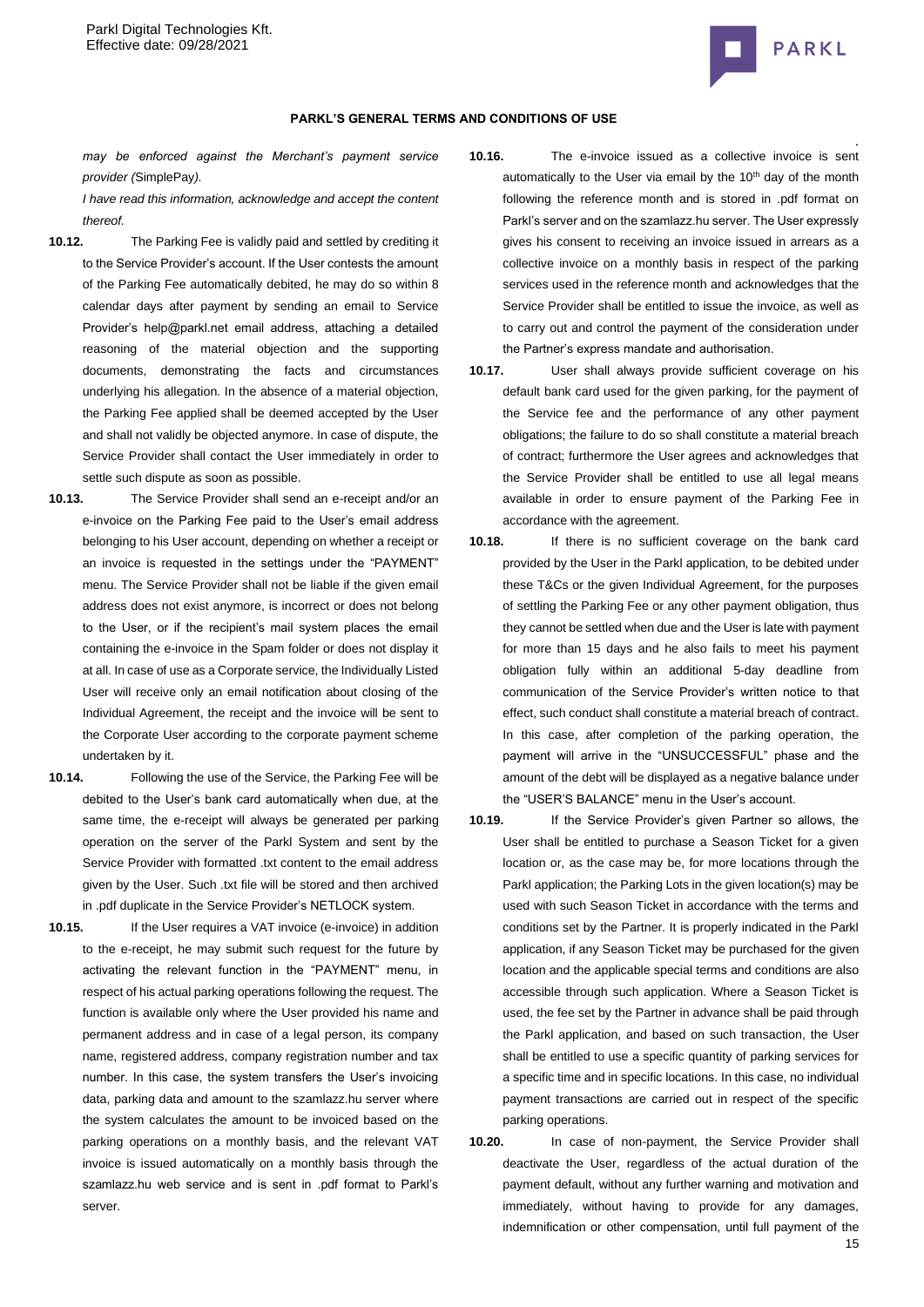

#### **PARKL'S GENERAL TERMS AND CONDITIONS OF USE**

Parking Fee due together with the statutory default interest, regardless what other legal consequences are applied by the Service Provider vis-à-vis the User due to such default.

- **10.21.** User gives his express and irrevocable consent and authorisation to the Service Provider to give a mandate for debiting the Parking Fee due together with any interest to the User's bank card through the payment service provider for five days, once in a month during the payment delay.
- **10.22.** If, under these T&Cs, the User fails to settle the Parking Fee or any other additional payment obligation, including any obligation to pay damages based on an invoice issued when such obligation is due or based on a payment notice, Parkl shall be entitled to act directly or through an attorney in order to settle the debt and take the necessary measures, as well as pass the costs of those actions onto the User.
- **10.23.** The User shall pay the Parking Fee, including any other payment obligations based on this agreement, that constitute a part of the Parking Fee, without any counterclaims or deductions, not including the setting off of lawful and valid money claims in case of a User that is considered to be a consumer. Such setoffs shall be carried out individually through administration following the consumer's request submitted to **[help@parkl.net](mailto:help@parkl.net)** email address.
- **10.24.** The Parkl application may be downloaded freely, but the User shall authorise the in-app purchases in his mobile phone settings.
- **10.25.** The Service Provider reserves the right to introduce discounts or promotions; the Service Provider shall inform the Users about the terms and conditions of such discounts and promotions through the Parkl System in due time.
- **10.26.** In case of Corporate services, the provisions set out in Chapter 10 shall be applicable with the difference that after completion of the parking operation, the Individually Listed User shall be entitled to settle the Parking Fee at the Corporate User's cost in case of parking in the parking lot and in the parking period authorised by the Corporate User. Where a Corporate service is used, the Season Ticket may be used under an individual agreement in accordance with the CT&Cs. The Corporate User shall settle the Parking Fee within the settlement scheme provided under the CT&Cs and/or the Individual Agreement.
- **11. Breach of the Agreement, Immediate Termination of the T&Cs by the Service Provider**
- **11.1.** If the Service Provider becomes aware that the User's activity is unlawful in any manner or for an reason or is contrary to the T&Cs, the agreement, the law, an authority's provision or other statutory provision or that it probably constitutes an abuse of right, it shall be entitled to deactivate the User's account without delay and any further warning or exhaustive motivation if the infringement may be remedied up to such time or, if the infringement cannot be remedied, it is entitled to delete such User account and, at its own discretion, ban the User from the Parkl System definitely where

necessary, considering the seriousness of the conduct, including in particular any material breach of contract. If the final ban concerns a Corporate User, the Individually Listed User's entitlement to use the Corporate service will also cease to exist.

- **11.2.** If the Service Provider becomes aware of an unlawful conduct in relation to the information intermediated by it or that such information violates the right or lawful interest of anyone, it shall provide for removal of the access information or block the access according to Subclause 11.1 without delay.
- **11.3.** The Service Provider shall be entitled to determine unilaterally, at its own discretion, which user conduct shall be deemed unlawful, if the given conduct results in using the Parkl System irregularly, abusively and contrary to the agreement, regardless of whether such conduct was indicated expressly in these T&Cs, and it shall also be entitled to determine the duration of deactivation, cancellation or ban applicable in case of the given infringement.
- **11.4.** The Partner shall be entitled to remove the defaulting User's Passenger Car from the Designated Parking Lot without delay if the unlawful or the non-compliant conduct is connected with the User's parking activity that is actually pending or that has not been closed regularly, and the User fails to abolish such conduct despite warning and such breach can be remedied most efficiently and successfully through the removal of the Passenger Car concerned. The User shall always bear the costs of removal which shall be debited automatically to the default bank card; furthermore, the Service Provider shall be entitled to enforce any relevant legal consequences vis-à-vis the User of the removed Passenger Car, also including any claims for damages.
- **11.5.** The User acknowledges expressly that during the deactivation, he shall not be entitled to use further parking services, that is initiate a booking for a parking operation or initiate a further parking operation based on a valid booking or without booking, regardless of the other legal consequences applied by the Service Provider in respect of that User in relation to the underlying breach of contract. The Service shall be suspended in respect of the User concerned. After termination of deactivation, that is the reactivation of the User account by the Service Provider, the User account may be accessed by the User again, but the Service Provider shall be entitled to claim from the User a gross amount corresponding to HUF 5,000 as re-registration fee for each reactivation which will be debited automatically to the default bank card upon re-activation.
- **11.6.** The deletion of the User account by the Service Provider shall be considered as a termination of the T&Cs by the Service Provider with immediate effect. In this case, the T&Cs cease to apply between the Parties, except for the provisions that, by their nature, survive such termination. The User account shall not be deleted if an active parking operation is pending or the payment obligation due is not performed, during such delay.
- 16 **11.7.** Where the User account is deleted, all contents belonging to such account, including the profile data shall be deleted automatically,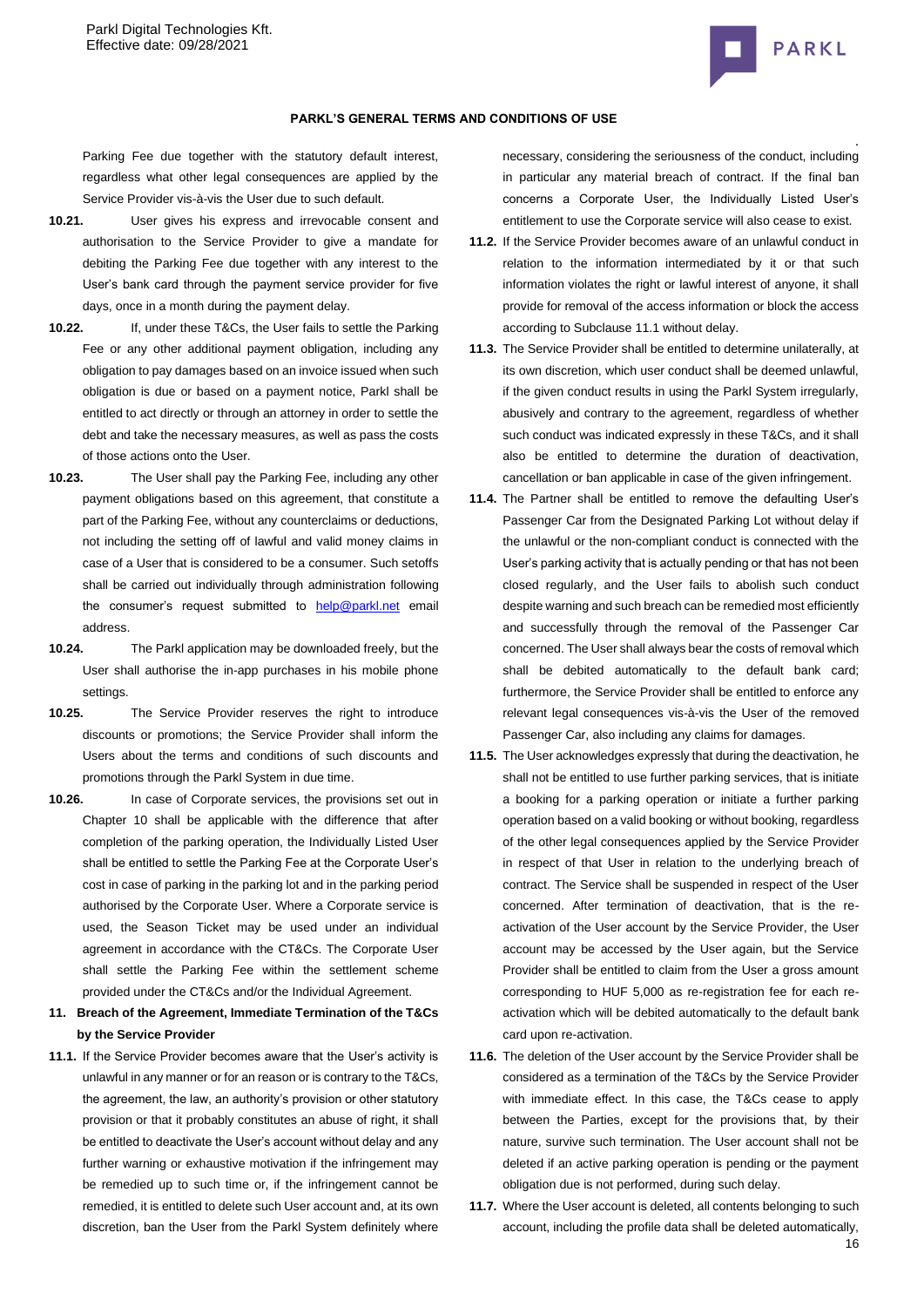

in accordance with the Data Protection policy. In case of deletion, the bookings not yet started by the User shall be deleted automatically. The content of a deleted account may not be restored; the User may only initiate a new Registration.

- **11.8.** In case of final ban, the User shall not be entitled to use the Parkl System in any circumstances.
- **11.9.** The Service Provider excludes its liability for any damage deriving from or related in any manner to the deactivation or deletion, on its own motion or upon request, of the User account or the User's content by the Service Provider due to a conduct that is unlawful or otherwise breaches the agreement, or to the final ban of the User, therefore the Service Provider shall not be liable either directly or indirectly therefor. User shall not request any compensation or raise any claim in relation to the damage deriving from de-activation, deletion or the ban, but he shall compensate any damage incurred by the Service Provider.
- **11.10.** The material breach of contract shall include in particular, but is not limited to the following User conducts:
	- In the Service Provider's view, the User informs the Service Provider in an unclear or misleading manner about the entitlements or data necessary for concluding the Individual Agreement, including where the data supplied by the User prove to be false entirely or partly, considering in particular the following data: that he has appropriate driving licence and entitlements to use the Passenger Car driven by him, as well as the conditions for driving a vehicle;
	- The User uses the Parkl System irregularly and contrary to its intended use, for the purposes of fraud or to cause damage to the Service Provider or a third party or causes damage in any manner during the use of the Service;
	- If the User fails to extend the Parking Period applicable to the Designated Parking Lot in advance, and he does not even leave such Parking Lot in accordance with the agreement;
	- The User does not always provides for a sufficient coverage for the fee of the Service used, on the bank card set as a default bank card in respect of the given parking activity.
	- The User is late with payment of the Service fee for more than 15 days and he also fails to meet his payment obligation fully within an additional 5-day deadline from communication of the Service Provider's written notice to that effect.
	- The User loses his previous authorisation to drive as it has been banned from driving or his driving license has been withdrawn, but he wishes to use the Service.
- **11.11.** The User may always terminate his User account in accordance with these T&Cs; such termination shall constitute a termination for the future.
- **11.12.** Where the T&Cs are terminated with immediate effect for the future or the User's account is deleted, the User or, in case of a Corporate service, the Corporate User shall continue to meet

. his payment obligation undertaken in the agreement even after the termination date.

- **11.13.** Where the T&Cs are terminated with immediate effect for the future, the defaulting User shall bear all costs, damage and other negative legal consequences deriving from such termination.
- **11.14.** In case of a Corporate service, the Corporate User shall also be entitled to ban from the system, through the corporate administration system, the Individually Listed User who, on more consecutive occasions, parks at the Corporate User's cost in the Parking Lot which however does not fall into a parking zone or time period provided by the Corporate User, or if such Corporate User wishes to terminate the Individually Listed User's right to access for any other reason. In this case, the Individually Listed User becomes an User and may continue to use the Parkl application at his own cost.

## **12. Liability**

# **12.1. Use of the Parkl System**

- **12.1.1.**The User may use all functions of the Parkl System under his own responsibility. The Service Provider does not assume any liability for the consequences deriving from the use of the Parkl System.
- **12.1.2.**The Service Provider shall not be liable for the success of the Parkl System, it is not liable for the achievement of any results. The Partner acknowledges expressly that there is no guarantee to achieve conditions better that the parking fees set by the authority, as a result or through the use of the Parkl System, and that the Service Provider shall not be liable for that in any circumstances.
- **12.1.3.**Where a Corporate service is used, the payment shall be made by the Corporate User; such provision shall apply even where the Individually Listed User selects the "Parking Fee at the Corporate User's cost" parking method in a parking lot or in a parking period not indicated by the Corporate User. The Service Provider shall not regulate the individual agreement between the Corporate User and the Individually Listed User, such individual agreement shall be agreed by the Corporate User and the Individually Listed User.
- **12.1.4.**Parkl is responsible for the possible damages that were caused to the electro-mobility User related to the provided service, on the condition that as long as the damage was not connected to the charger device operator, the liability do not restrain the charger service provider from pursuing further claims according to the general rules of the civil law.

# **12.2. Information Displayed**

**12.2.1.**Service Provider shall make all efforts to ensure the accuracy and completeness of the contents in the Parkl system, but it does not assume liability for any damage due to the potential inaccuracy or incompleteness of data contained in the Parkl application. The User may rely on the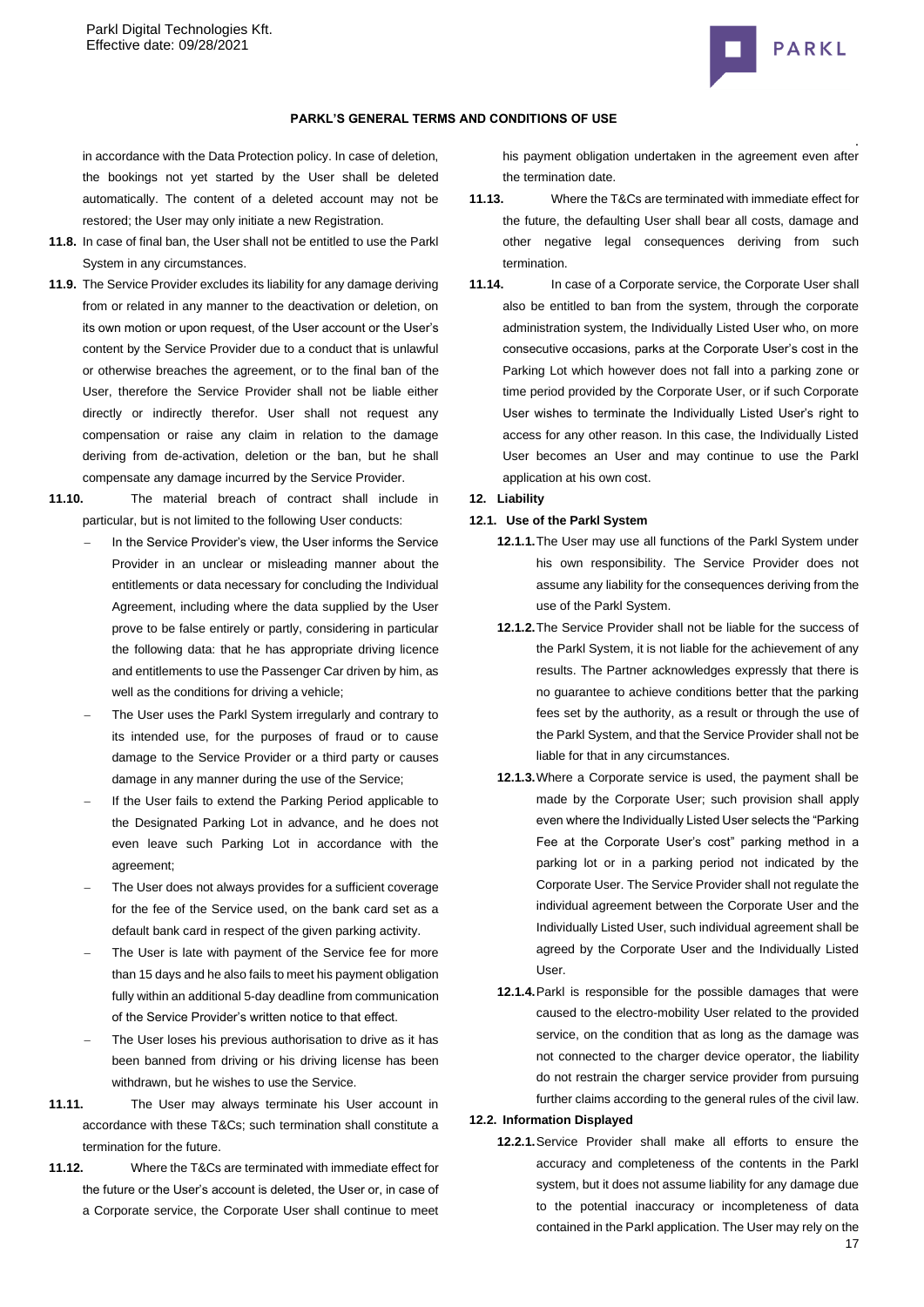

# **PARKL'S GENERAL TERMS AND CONDITIONS OF USE**

information available in the Parkl System only under his own responsibility and he shall also be responsible for monitoring any changes to such information.

- **12.2.2.** For the rest, only the User and the Partner shall always be liable for the correctness, truth and accuracy of any information and data relating to the User or the Partner, which has any relevance in complying or is connected with these T&Cs, including but not limited to the invoicing data (e.g. bank account number). The User or the Partner shall notify the Service Provider in writing of any changes without delay. In case of failure to do so, any legal consequences due to any incorrect, erroneous, false data and information shall be solely borne by the User and the Partner. Unless otherwise notified in writing, the information contained in these T&Cs and its the annexes thereto shall be considered as valid and effective information and the Service Provider shall not be obliged to check regularly whether they are updated.
- **12.2.3.**The User shall use the Parkl System for purposes and in the manner that are legal and lawful.

## **12.3. Technology Background**

- **12.3.1.**The User shall be responsible and liable for providing the Internet access and the devices (hardware and software and their appropriate settings) necessary for accessing the Service. The User shall solely be responsible for the availability of the IT devices, as well as for their proper functioning and intended use.
- **12.3.2.**The User acknowledges that the Service Provider has no influence over the operation and policies of the Android or IOS operation system and that it does not warrant the full performance of the Service ordered in case of change, termination, malfunctioning thereof or in any circumstances that obstacle or make impossible the use of the Service in any manner. Consequently, the Service Provider shall not assume any liability for the duration of the processing time and of the authorisation procedure of the Android Market and App Store. The User acknowledges that he may not claim any compensation, indemnification, damages or raise other claims vis-à-vis the Service Provider in relation thereto.
- **12.3.3.**The User accepts that the Service Provider has no influence on the policies and operation of the Android Market and the App Store. The Service Provider does not assume any liability for the full performance of the Service ordered in case of change in such policies or activities, malfunctioning or any circumstances that obstacle or make impossible the use of the Service. The User acknowledges and agrees that in such case he may not claim any damages, indemnification, compensation or raise any other claim vis-à-vis the Service Provider.
- **12.3.4.**For the rest, the Service Provider does not undertake any warranty in relation to the policies, operations of third party service providers, relating to the use of the Parkl application and the errors arising due to their change, termination or absence, or for the full performance of the service ordered.
- **12.3.5.**The Service Provider shall not assume any liability for the search and booking history of the Parkl application becoming known to unauthorised third persons, the User shall solely be liable for the protection of the User's mobile phone, User account, the Website and any devices running the Parkl application.
- **12.3.6.**Service Provider shall do everything in order to ensure that the Parkl System operates in compliance with these T&Cs, smoothly, as well as it shall check and update the Parkl System regularly, verify the accuracy of the information and data available therein, and try to protect the Parkl System against computer viruses and other malware, however, the Service Provider does not assume any liability for the continuous smooth and flawless operation and accessibility of the Parkl system, its completeness or suitability for a given purpose or potential loss of its data for any reason or for any other disfunction. Disfunctions include in particular any technical stoppage, network failure or outage or harmful content becoming accessible through the use of the Parkl system or placed therein, so including damage caused by viruses, worms, macros or hacker activities. The Service Provider expressly excludes its direct or indirect liability for the damage and loss deriving from the direct or indirect use of the Parkl System and of the information and content therein, the unsuitable condition of the Parkl System, the inappropriate functioning, deficiency, any malfunctioning or misunderstanding, as well as for the access and other operating tasks performed by or together with third party service providers.
- **12.3.7.**If an electronic surveillance system is applied in any outdoor or indoor area to and from or concerning the Parking Lots, which is not a service provided under Instant parking, such system shall be operated exclusively by the Partner in accordance and in compliance with the applicable laws. The Partner shall fully be liable for the operation of the electronic surveillance system; - excluding such Service Provider operated cameras that are serving Instant parking - the Service Provider shall not be liable for such operation in any circumstances. The relevant Data Protection regulations in connection with the electronic surveillance system can be found in the Service Provider's privacy policy.

# **12.4. Liability for the Parking Service**

18 **12.4.1.**The Partner shall solely be liable for the quality of the Service, so including but not limited to ensuring the intended use and the operation of the Parking Lot, as well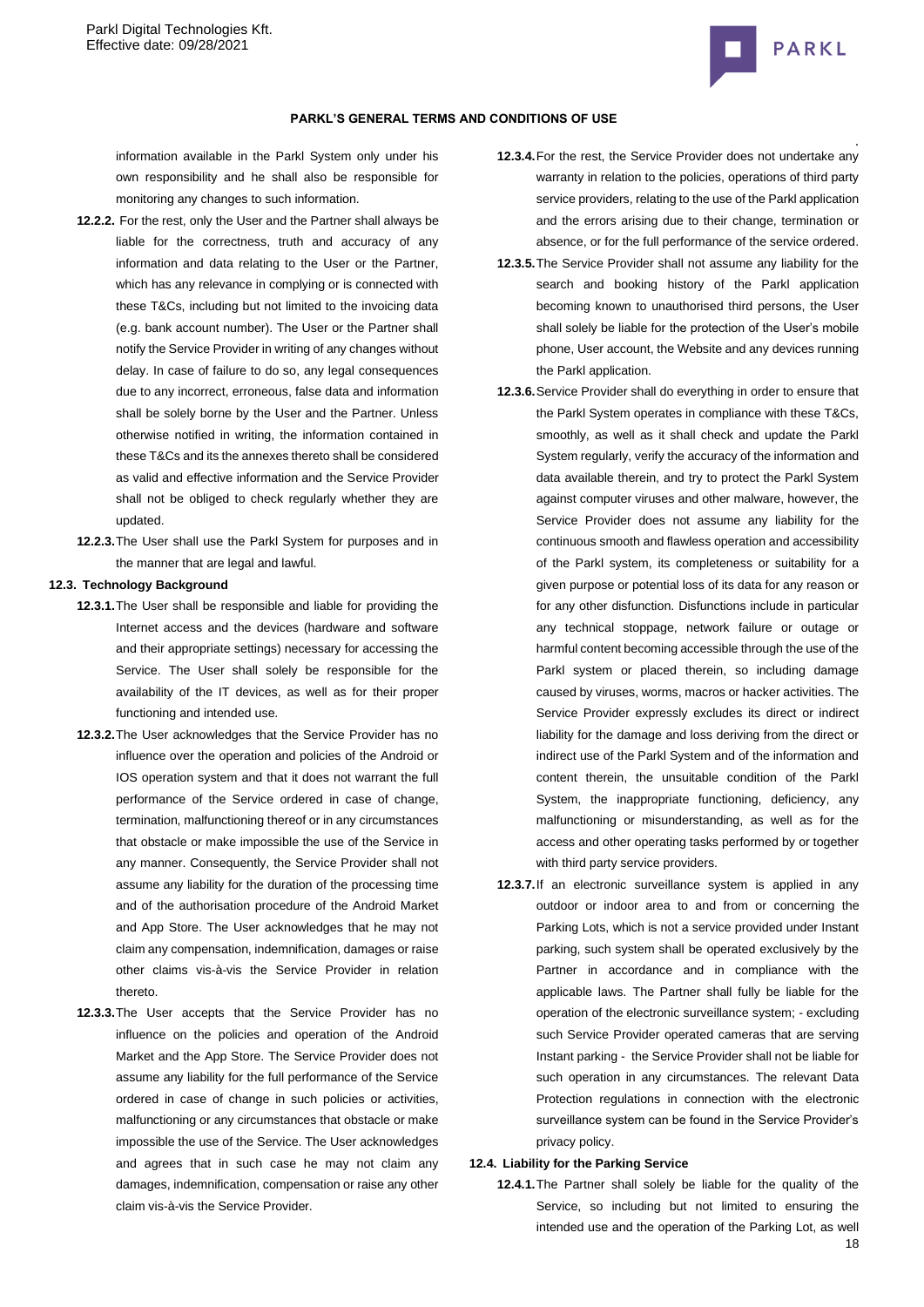

as compliance with the rules and regulations applicable there, including in particular compliance with the Road Traffic Rules. The Service Provider shall not assume any direct or indirect liability for the User's or the Partner's conduct violating the T&Cs or the applicable laws or which are contradictory or which cause damage.

- **12.4.2.**Service Provider does not assume any liability either directly or indirectly for any failure, damage, theft, destruction or any other deterioration occurred in the vehicles, other movables, real properties in the area used by the User or otherwise including the Parking Lot. Service Provider does not undertake liability for personal belongings left at the Parking Lot.
- **12.4.3.**Due to the intermediated nature of the Service, the Service Provider shall not be liable for the quality of parking service supplied by the Partner. The Service Provider excludes any liability for the case in which, during or in connection with the use of the Service, any damage is incurred by the User or a third party; the User or the third party may only raise any claim for damages against the Partner. The Partner acknowledges and undertakes this obligation expressly.
- **12.4.4.**Only the Partner shall always be responsible and liable for ensuring the safety conditions of the parking service, the safety of life and property, as well as the protection of persons and property; the Service Provider shall not be held liable either directly or indirectly for the lack or insufficient functioning thereof or for any legal consequences thereof.
- **12.4.5.**Having regard to the nature of the subject matter of the contract, the Service Provider shall not be liable or be obliged to respond directly for any third party claims arising in relation to or in connection with the performance; in all cases, the Partner shall be liable directly vis-à-vis third parties.
- **12.4.6.**The Service Provider shall not intervene in the disputes between the Partner and the User; the Partner shall hold the Service Provider harmless from any claims, credits and obligation to pay damages. If third parties raise any claims against the Service Provider in relation to or in connection with the performance, the Partner shall fully exempt the Service Provider from the relevant liability, responsibility and obligation. In case of enforcing any claims against the Service Provider, the Partner shall make all necessary information available to the Service Provider and intervene in the procedure initiated against the Service Provider in order to exempt or contribute to the success of the Service Provider.

#### **12.5. Service Provider's Liability**

**12.5.1.**The Partner shall not be obliged to bear and compensate the damage deriving from the Service Provider's, its representatives' or employees' wilful conduct that is contrary to, or in violation of, the provisions of this

. Agreement; the Service Provider shall be liable for the legal consequences of such damage. The Service Provider shall be liable for damage deriving from its own, its representatives' or employees' negligent conduct if the damage was foreseeable at the time of the conduct, and such conduct violates a material obligation arising from the legal relationship between the User and the Service Provider. In this sense, all obligations set out in this Agreement are material if their performance is essential in order to use the Service.

- **12.5.2.**The Service Provider shall not be obliged to bear and compensate the damage due to circumstances out of its control and which could not be foreseen when the Individual Agreement was concluded.
- **12.5.3.**In case of Street Parking Lots, the Service Provider shall not be liable in any manner or in any case for the changes of parking fees due to legislative changes or for the special method of calculating the Parking Fee applicable in the Parking Zone of the Street Parking Lot; the User shall always ascertain of the foregoing.
- **12.5.4.**The Service Provider shall not be liable for damage due to the commencement of the parking in a Street Parking Lot in an erroneous Zone or in any other erroneous manner. The User shall always ascertain that the zone number corresponds to his real location.
- **12.5.5.**The Service Provider shall not assume any liability for damage incurred by the User, because the Service Provider's right to supply services in Street Parking Lots has been withdrawn or the Service Provider is unable to meet its obligations under the T&Cs from the date of amendment, due to the amendment. In this case, the supply of the Service will cease at the time indicated in the relevant notice.
- **12.5.6.**The Service Provider shall not assume any liability, either in terms of quantity or quality or from legal aspect, for the parking services supplied by NMFSZ to the User through centralised mobile sale. Such issues may only be handled and a claim for damage may only be enforced as between the NMFSZ and the User.
- **12.5.7.**The Service Provider shall not be liable without a limitation in time if the Service cannot be used due to an error, maintenance or development by the NFMR or for a reason arising within the NMFSZ's or a third party's sphere of interest, as well as if the error arises within the company's sphere of interest, including in particular where the parking is not commenced properly. The User shall always ascertain that the parking operation has been commenced or stopped properly; if this is impossible for any reason, the User shall provide for payment of the applicable parking fee in another manner.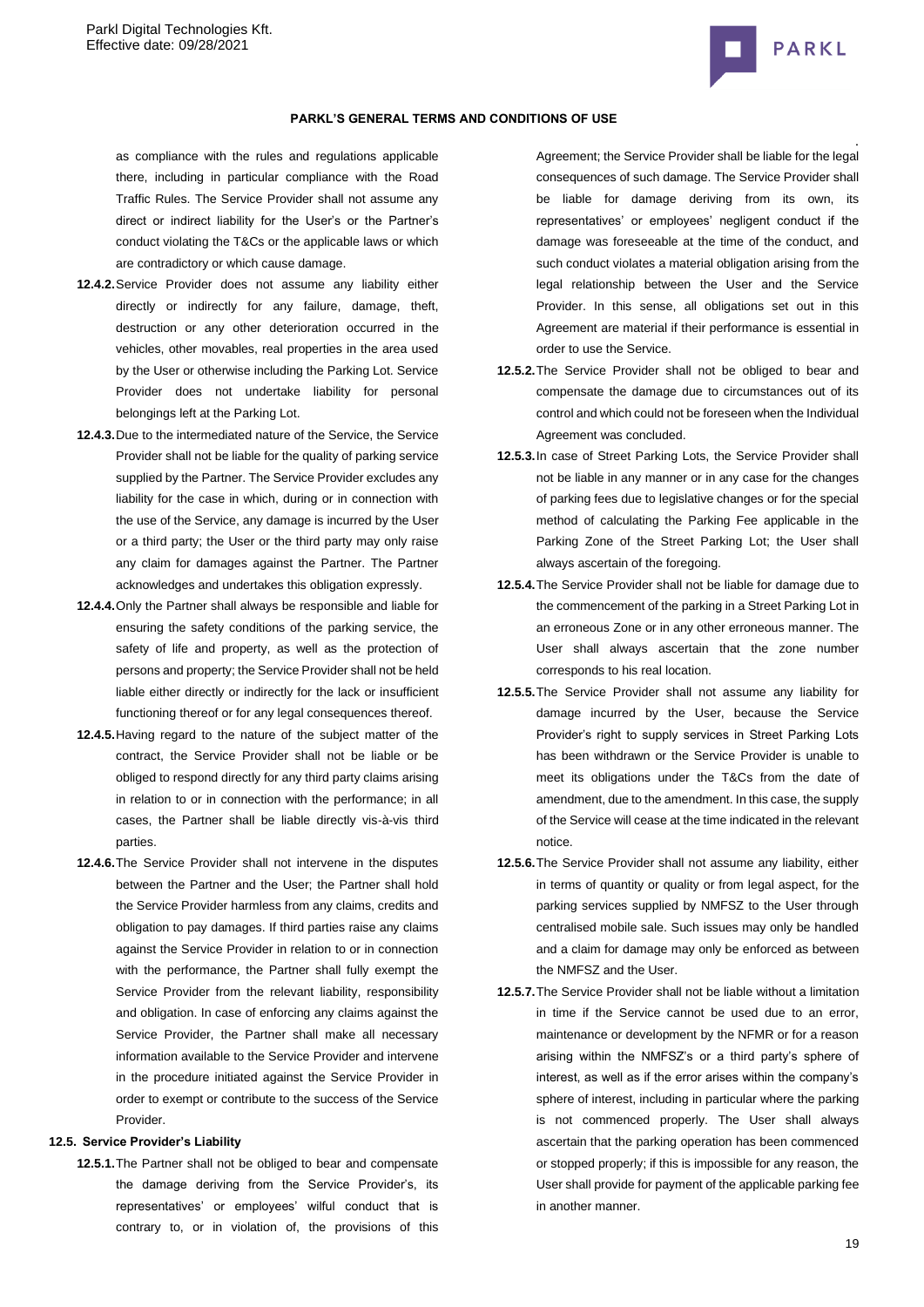

#### **PARKL'S GENERAL TERMS AND CONDITIONS OF USE**

- **12.5.8.**The Service Provider's liability under these T&Cs shall always be limited to the consideration due for the ordered Service which has actually been paid by Partner to the Service Provider (the Service Fee due to the Service Provider), taking into account the extent of consideration agreed. The compensation of damages by Parkl shall not cover loss of profits and consequential damages occurred due to the incident.
- **12.5.9.**The limitation of liability shall not apply in the cases set out in Section 6:152 of the Civil Code, that is in case of liability for damage caused wilfully or injuries affecting the persons' life, physical integrity or health. Otherwise, the limitation of liability in this Chapter 12 reflects the Parties' mutually agreed and accepted agreement. The Parties acknowledge expressly that the consideration due for the limitation of liability will be taken into account in the calculation of the fees mutually agreed by the Parties; the Parties agree on the extent of the fees being aware of the foregoing and recognise expressly that such fees are proportionate.
- **12.5.10.** None of the Parties shall be liable for any delay or nonperformance of their obligations under this agreement where this is due to an event that the Party could not reasonably prevent, provided that both Parties take reasonable steps to minimise or avoid the delay or nonperformance.

#### **12.6. Force Majeure**

- **12.6.1.**All events that cannot be influenced by the Parties' activities and that affect the contractual performance constitute unforeseeable and extraordinary unavoidable external causes and shall be deemed as a force majeure in application of the agreement (e.g. natural disaster, fire, explosion, strike, etc.).
- **12.6.2.**The Parties shall notify each other in writing of the force majeure without delay. This notice shall indicate the exact reason of the force majeure, as well as its expected effect on the Agreement.
- Agreement for more than 1 month, the Parties shall record the necessary amendments through negotiations. If such negotiations are not successful within two weeks from their beginning, any Party shall be entitled to terminate the individual mandate affected by the force majeure with immediate effect.
- **13. Copyright Provisions and the Parkl System's Terms and Conditions of Use**
- **13.1.** The Service Provider expressly declares that it is the sole proprietor of the Parkl software, as well as it holds exclusively all copyrights, industrial property rights and related rights to all the elements of the Parkl System, and that no third parties have any right in that respect which would hinder or obstacle the application of a software or other system element by the User.
- **13.2.** These T&Cs shall not affect in any manner Service Provider's intellectual property relating to any of its intellectual works or its

unlimited and exclusive right of use as to the Parkl system. Such products shall always remain in Service Provider's property and use and the User shall not acquire any unlimited or limited copyrights, rights of use, industrial property rights or other rights in respect of the Parkl system.

- **13.3.** The Parkl name and trademark are protected by industrial property rights; their use is subject to the Service Provider's written consent, except for referencing.
- **13.4.** All elements of Parkl system as well as all Service Provider's contents available in such system shall be subject to Service Provider's copyright protection and industrial property rights protection where relevant. The utilisation, processing, copying, adaptation, distribution, reproduction, storage, any kind of exploitation or use of such elements and contents outside the scope of these T&Cs, without the copyright owner's express written consent constitutes an infringement of copyrights, resulting in the appropriate legal consequences.
- **13.5.** Even in case of a written consent, any material from the Parkl application and its database may only be taken over subject to making reference to the Parkl application.
- **13.6.** The Service Provider reserves all of its rights to any and all items of the Parkl System as broadly interpreted, including the domain name, the secondary domain names deriving therefrom, as well as the Internet advertising interfaces.
- **13.7.** The use of the service shall not result in the reversal or decryption of the source code by the User, the dismantling, reproduction, exploitation by the User of the Opening equipment or other tools owned by Service Provider or used by it for complying with these T&Cs or in the infringement of Service Provider's intellectual property rights in any other manner.
- **13.8.** Furthermore, adaptation of the content or certain parts of the Parkl application, the unfair creation of user identification numbers and the use of any application with which the Parkl application or a part thereof may be modified or indexed (e.g. search robot or any other decryption), is prohibited.
- **12.6.3.**Should the force majeure delay the performance of the **13.9.** The Service Provider reserves the right to modify or alter the Parkl System at any time, having regard to the fact that such modification or alteration cannot cause a continuous interruption of the intended operation exceeding the 48-hour period set out in this Agreement and that the Users are always informed thereof in advance and in a timely manner.
	- **13.10.** In case of a copyright infringement, the Service Provider may enforce its right to claim damages and any other legal consequences against the infringer in court.

## **14. Electromobility Service**

- **14.1.** In certain locations, the Service Provider provides for the electric charging of electric cars through the Parkl System depending on the collaboration with certain Partners or independently; this circumstance is indicated separately in the Parkl application.
- $20$ **14.2.** Every Electro-mobility Service is accessible without registering into the Parkl system, by following the orders given on the decals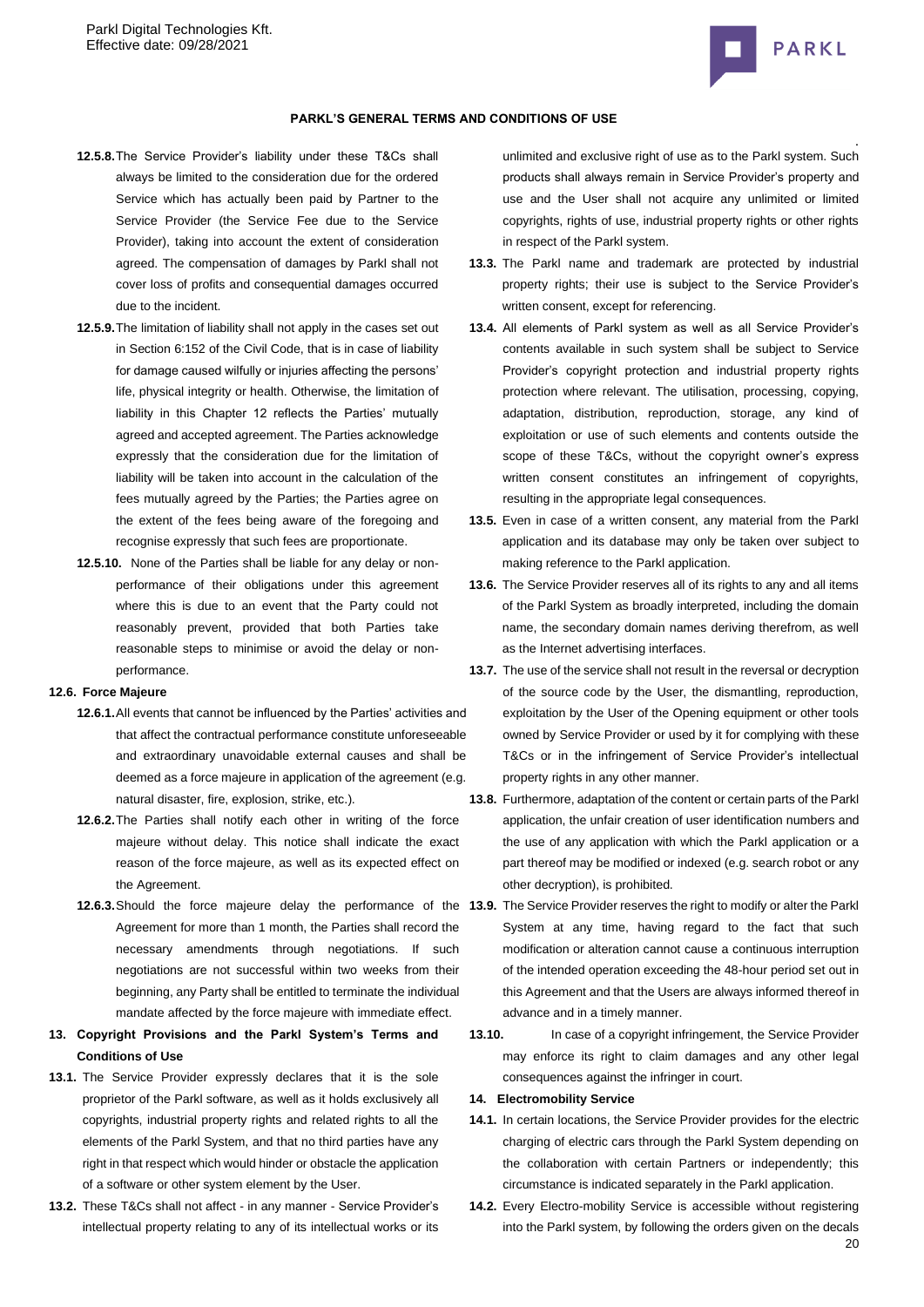

### **PARKL'S GENERAL TERMS AND CONDITIONS OF USE**

placed on the charger devices. The method of the unregistered charging begins with scanning the QR code, which leads the User to the Website (parkl.net/charge). On the website the Ad-hoc user has two different options to choose the adequate charging-head. With the option of "SEARCHIN ON THE MAP" the User can mark the charging spot manually, by choosing the "START CHARGING" option the charging will begin. With the second option, the User can start the charging by "GIVING THE IDENTIFICATION" and the charging will begin when the User gives the four-digit number represented on the decals. This number is necessary to identify the location, after that the Ad-hoc User shall choose the exact scale of the Electro-mobility service. After that the User may start the charging by giving his/her e-mail and phone number on the Website's data sheet. The User is informed by e-mail about the start, the method and the end of the charging. The charging can be cut off any time by choosing the "STOP THE CHARGING" option. The provisions about the Electro-mobility service rates which is based on these T&Cs, shall apply to the Ad-hoc Users as well. The Electro-mobility service fee is represented clearly on the charging devices by the Service Provider. The amount which was predetermined by the Ad-hoc User is blocked in advance based on the Ad-hoc User's given credit card data. In case of the charging reaches the predetermined amount, it stops automatically. In case of the Adhoc User stops the charging earlier, the blocked amount will not be utilized, the resulting amount will be released and referred back to the Ad-hoc User's account. The time of the transaction depends on the bank, the Service Provider has no influence on this period, so the User shall expect an occurrent lead time. The Service Provider exhibits and sends a receipt about the definitively consumed amount to the Ad-hoc User, pursuant to the regulations that are applying to the Users. The receipt contains the unit price of the payment, the amount of the consumed electricity (kWh) for the charging of the electric powered vehicle's storage battery and the consideration for the electromobility service that was mobilised by the electromobility user. Otherwise the regulations of these T&Cs shall apply to the Ad-hoc Users as well.

- **14.3.** Each charging station is operated by the given Partner or by Parkl; the Service Provider shall always ensure the management of the charging station by the User through the Parkl application, therefore the Service Provider shall be liable for the intended operation of the charging stations only in the locations where it operates the e-mobility service. The Service Provider shall indicate the information relating to the operation of the given charging stations, the Partners' contact details, error reportingand other relevant information in the information interface recorded in the Parkl application in respect of the given charging station and on the decals located on the charging devices.
- **14.4.** The User shall always be liable fully for the compatibility between the Passenger Car he wishes to charge at the relevant charging

station and such charging station, and for the regular and intended use of such station.

- **14.5.** The Service Provider makes the use of the e-mobility service for the Users and the Ad-hoc users in every case subject to an appropriate consideration which is the electricity charging fee calculated on the basis of the electricity consumed in kWH as increased by the fixed Comfort Fee. The amount shall be settled through the Parkl System or in case of an Ad-hoc user, the amount shall be settled by credit card, redirecting the Ad-hoc user to SimplePay's webstie
- **14.6.** Depending on the agreement between the Service Provider and the Corporate Users, the electro-mobility service may also be used by Individually Listed Users.
- **14.7.** Otherwise, the provisions of these T&Cs shall apply *mutatis mutandis* to the electro-mobility service.

#### **15. Smart bicycle docking service**

- **15.1.** In certain locations, marked on the map in the Parkl application, in cooperation with the Partner, Smart bicycle docking service designed and manufactured by Bikeep-, is available in the Parkl application.
- **15.2.** Through Registration in the Parkl system, the User acquires the right to use the Smart bicycle docking service at the available locations. During the Registration process, unlike in the Registration process of the Parking and the Electro-mobility services, providing a license plate number is not mandatory for the User.
- **15.3.** The User can lock their bicycle, by placing their bicycle in the smart dock and then providing the 3-digit identification number of the dock in the Parkl application. In case of successful locking, the Bicycle parking operation commences. The User can follow their active parking operation in the Parkl application.
- **15.4.** The User can stop their active Bicycle parking operation and unlock their bicycle by providing the 3-digit identification number of the dock. Upon successful unlocking and closing of the parking operation, the payment of the fee for the Smart bicycle docking service shall fall due and will be debited automatically to the given bank card by the Parkl system. At the same time, e-receipt will be generated and sent to the email address given by the User. Should the User require VAT invoice, Service Provider will issue it monthly and send it to the given email address.
- **15.5.** The User shall solely be responsible and liable for the Bicycle left in the dock and for using the Smart bicycle docking service for its intended purpose, in accordance with these T&Cs.
- 21 **15.6.** Partner is responsible for the operation and maintenance of the Bicycle docks, Service Provider is responsible for providing the Smart Bicycle docking service to the User through the Parkl application, therefore Service Provider is solely responsible for the availability of the Parkl system upon normal use, and Service Provider excludes any further liability in this respect. Information about the usage of a particular Bicycle dock, the contact of the Partner, the means of error notice and any other relevant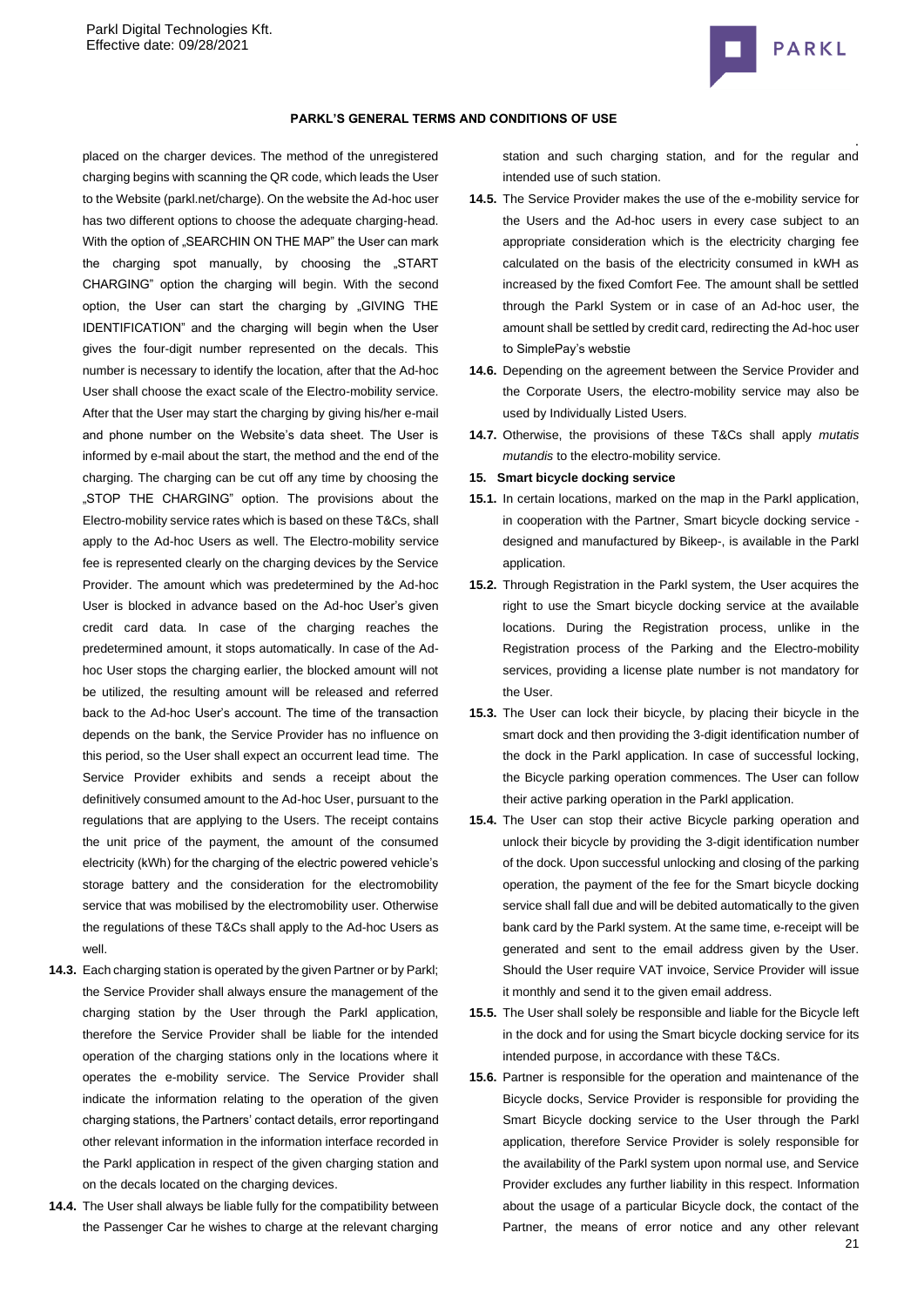

### **PARKL'S GENERAL TERMS AND CONDITIONS OF USE**

information is indicated on the stickers placed on the particular dock. Certain information on the dock is also available in the Parkl application.

**15.7.** Otherwise, the provisions of these T&Cs shall apply *mutatis mutandis* to the Users of the Smart Bicycle docking Service.

## **16. Data Protection**

**16.1.** The Service Provider's data protection provisions are included in a separate policy. The Data Protection policy is available at the following link in Hungarian: [https://parkl.net/mobile/privacy?lang=hu,](https://test.parkl.net/mobile/privacy?lang=eng) in English: [https://parkl.net/mobile/privacy?lang=eng,](https://parkl.net/mobile/privacy?lang=eng) or at the Service Provider's website: ww.parkl.net/

#### **17. Handling of Complaints**

- **17.1.** The Service Provider always acts as an intermediary service provider through the Parkl application. The Service Provider shall not be liable for matters for which the Partner is liable; the related complaints shall be forwarded by the Service Provider directly to the given Partner, but it shall cooperate in the handling of the complaint as possible.
- **17.2.** If the User has any complaints in relation to the Service or the performance thereof, such complaint may be communicated via [info@parkl.net](mailto:info@parkl.net) e-mail address or +36-30/971-9900 phone number or even in a letter addressed to the Service Provider.
- **17.3.** The Service Provider shall examine the complaint immediately and remedy it where necessary. If the User disagrees with the handling of the complaint, the Service Provider shall take records of the complaint and its related position without delay and deliver a copy thereof to the User. If the complaint cannot be examined immediately, the Service Provider shall take records of the complaint and deliver a copy thereof to the User or send it later together with the reply in the merits.
- **17.4.** The Service Provider shall reply in writing to the written complaint within 30 days. The Service Provider shall motivate its position if it refuses the complaint. The Service Provider shall retain the duplicate of such reply for 5 years and show it at the controlling authorities' request.
- **17.5.** The User acknowledges and expressly agrees that in considering the complaint, Parkl may use the records of the electronic surveillance system (security camera) placed and operated by the Partner at the Designated Parking Lot, where necessary and in accordance with the applicable laws.
- **17.6.** If the outcome of the handling of the complaint is unsatisfactory for the User, he may avail of the procedure of further bodies: if the User is a consumer, he may turn to the district office having jurisdiction, available through the website of the Ministry for National Development [\(http://jarasinfo.gov.hu/.](http://jarasinfo.gov.hu/)) in relation to a consumer complaint concerning the service. The jurisdiction is based on the User's domicile, the undertaking's registered address, site address, as well as the place of infringement. In relation to complaints concerning electronic advertisements, the

User may initiate the NMHH's procedure [\(http://nmhh.hu/tart/report/2\)](http://nmhh.hu/tart/report/2) .

**17.7.** The Service Provider raises the User's attention to the fact that users considered to be consumers may turn to the conciliation panels as dispute resolution fora having jurisdiction at his domicile or residence. The conciliation panel has competence for the outof-court settlement of disputes between the consumer and the undertaking, in relation to product quality, product safety, the application of product liability rules, service quality, as well as the conclusion and performance of the contract between the parties (hereinafter referred to as the consumer dispute), for attempting to reach a settlement for this purpose and in case of no success, for adopting a decision in the case in order to enforce the consumer rights easily, quickly, efficiently and cost effectively. Upon the undertaking's request, the conciliation panel provides the undertaking with advice in relation to the consumer's rights and obligations. The procedure of the conciliation panel is subject to a direct attempt to settle the dispute between the consumer and the undertaking concerned. The conciliation panel starts its procedure upon the consumer's application. The application shall be submitted to the head of the conciliation panel. The conciliation panel having jurisdiction at the Company's registered address: Budapest Arbitration Board, customer service: H-1016 Budapest, Krisztina körút 99. III. emelet 310., postal address: H-1253 Budapest, Pf. 10., telephone: (+36) 1/488-2186, email address: [bekelteto.testulet@bkik.hu.](mailto:bekelteto.testulet@bkik.hu)

In addition to the foregoing, the User may turn to court according to the Civil Procedures Code.

# **18. Other Provisions**

- **18.1.** The Service Provider may avail of subcontractors or other collaborators in the performance of its obligations. The Service Provider shall fully be liable for the conduct of such subcontractors and collaborators as if it had been acting on its own.
- **18.2.** Neither Party may assign the legal relationship established under the T&Cs without the written consent of the other Party.
- **18.3.** Should any part of these T&Cs become invalid, unlawful or unenforceable, the validity, lawfulness and enforceability of the remaining parts shall not be affected.
- **18.4.** Should the Service Provider fail to exercise any of its rights under the T&Cs, such failure shall not be considered as a waiver of such right. Any waiver of any rights may only be valid subject to an express written statement to that effect. Should the Service Provider not stick strictly to a material condition or stipulation of the T&Cs on one occasion, this shall not constitute a waiver in relation to the strict compliance with such condition or stipulation.
- **18.5.** The Service Provider and the User endeavour to settle their disputes amicably. In relation to any dispute between the User and the Service Provider, falling under these T&Cs and which cannot be resolved by way of settlement within 30 (thirty) calendar days, the User and the Service Provider stipulate the exclusive